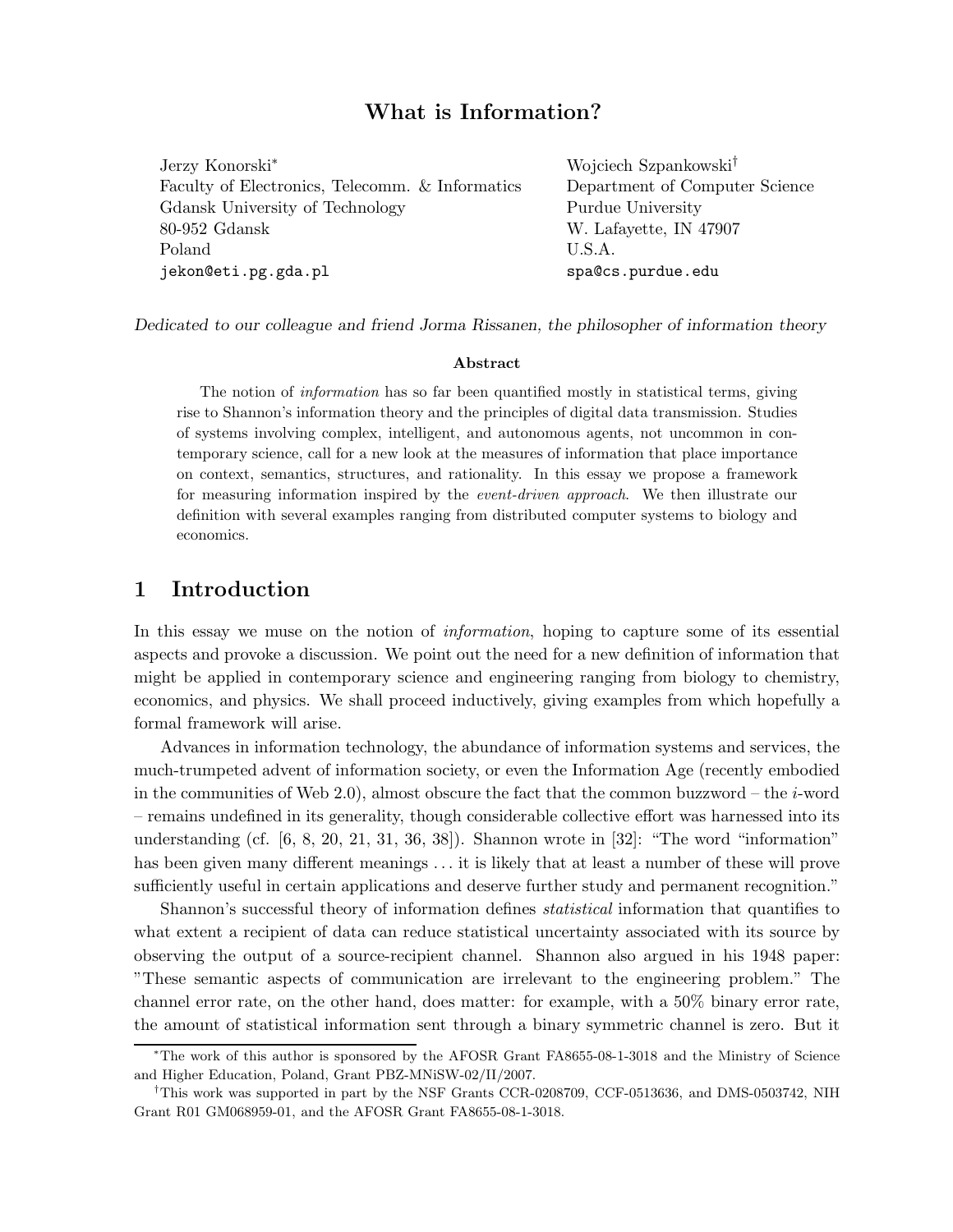seems that the intuitive understanding of information cannot be formalized without bringing into the picture the timing of data (consider a train departure notice served a recipient after the stated departure time), spatial aspect of information (imagine the same notice arriving at a different location), the objective its recipient wants to achieve (consider the same notice served a recipient not going anywhere), and the knowledge of the recipient's internal rules of conduct, or protocol for short (consider a recipient at the output of a channel with a high bit error rate, whose protocol dictates that the channel be regarded as perfect, hence received data be used bona fide).

The context of data cannot be abstracted from, either. Even at a high error rate some information may be recovered from the context e.g., a math textbook transmitted over such a channel might still be recognized as such. This point becomes particularly valid in the realm of biosystems – most biological information depends on where it is retrieved e.g., its location within a cell, a piece of DNA or protein. This important aspect is not yet well understood or analyzed in information theory. Biology is above all about context, and so a periodic pattern, while containing less statistical information than a random sequence, may contain a lot more biological information. In fact, in a recent paper [11] the authors argue that a random string and an exactly duplicated string add nothing or almost nothing to a biological information content. On the other hand, any context-dependent information measure must take into account the relationship between a given string and other related strings.

So what is information? In this essay, following  $C$ . F. von Weiszsäcker, we first argue that that there is no absolute meaning of information. Then, using an event-driven approach, we propose a definition that encompasses two of Weiszsäcker's premises, namely that "Information is only that which produces information" (relativity) and "Information is only that which is understood" (rationality) [36]. We then present some examples illustrating new aspects of information within the framework that we adopt here. We conclude with remarks suggesting some future work and leading to more questions. As a matter of fact, we hope to put forward some educated questions as to the issues and tools that lie before researchers interested in information, rather than come up with definite answers.

A preliminary version of this essay was prepared for the October 2005 workshop Information Beyond Shannon at Orlando FL. We thank the participants of the workshop for lively and constructive comments, some of which have found their way into the present version.

### 2 Event-Driven Approach

An intuitive relationship between data (any sequence of interpretable symbols) and information is that data may or may not carry information. One may observe that a piece of data carries information if it helps its recipient achieve some objective. In fact, this observation, stated more or less explicitly, was the point of departure of early textbooks on information technology [28]. There has been little formal apparatus, however, to quantitatively account for all its facets. To generalize and add precision we observe that a piece of data carries information if it can impact a recipient's objective, under a given protocol and within a given context.

Thus information has a flavor of *relativity* and *rationality*: it derives from the recipient's knowledge (gathered from the context), capability (implied by its protocol), and the pursued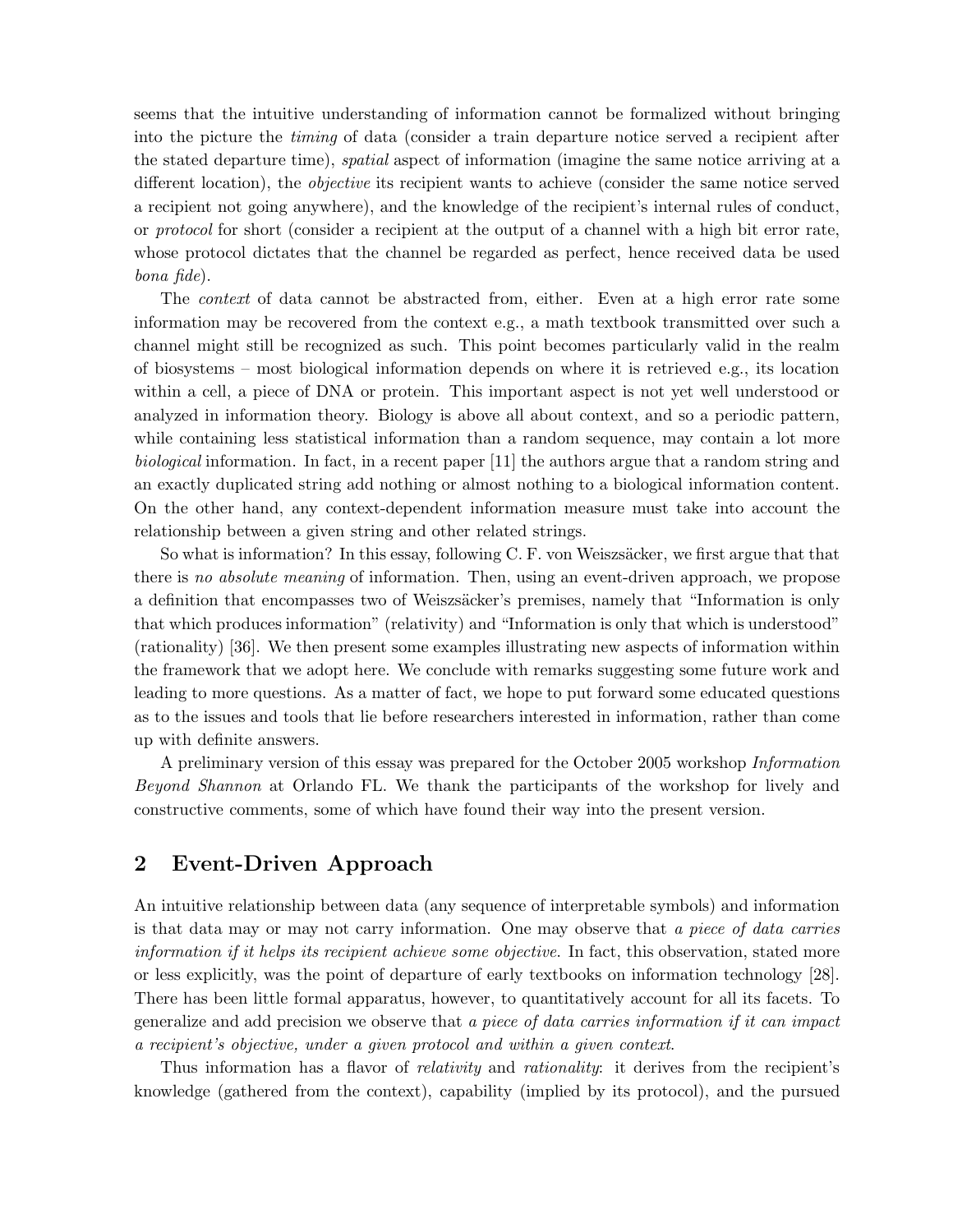objective. Underlying the latter are also temporal and spatial aspects, for the usefulness of data may depend on the timing and location of its generation and reception.

We offer more examples to illustrate the role of protocol. Clearly, a speaker of Chinese (a more knowledgeable recipient) can make out a lot more of a textbook on VLSI circuit design written in that language than a non-speaker (a less knowledgeable recipient). However, the latter can by default regard some strings of symbols that do not look like an ethnic language as a blueprint of a VLSI circuit; hence, the protocol can make up for the lack of knowledge (if applied only to the drawings in the textbook) or bring about catastrophic results (if applied to the Chinese characters of the text body). Furthermore, a duplicate notice of a train departure time does not contribute to the objective of catching that train and therefore is of no informational value (the recipient already knows it), unless the recipient's protocol stipulates that at least one confirmation of the train departure time be received. Finally, in a secret sharing scheme, decryption keys separated in time and space seem to carry zero information until they are brought together into one location at the same time. Indeed, information carried by data is not only related to its context, but also to a recipient's protocol, the rule dictating how to handle received data.

Having said this, we still need a quantitative definition, an analogue of Shannon's statistical information, retaining the flavors of relativity and rationality, and with a potential to reflect temporal and spatial aspects. Can we attempt formal definitions of the amount of information and maximum amount of information carried by a channel – capacity – without a lengthy specification of the semantics of data? One possibility is to adopt an event-driven approach which we sketch below.

An event-driven approach offers a few advantages. First, it is well-established among the engineering community thanks to the work of C. A. R. Hoare and others in the field of operating systems and distributed algorithms. Second, it is discrete and timeless in nature, yet allows for dynamic characterization of systems evolving in continuous time. Finally, it is able to formalize such intuitions as causality and consistency of local views without specifying the semantics of the involved events. At the same time, it generalizes the data-information relationship: now it is events that may or may not carry information; in particular, an event may correspond to reception of a piece of data, a clock tick etc. The event-driven approach-inspired formalization goes along the following lines:

- A universe is populated by systems (living organisms, institutions, communities, software agents, Internet domains etc.) pursuing specified objectives.
- A system's current state is expressible through a number of system variables (e.g., memory content, parameter configuration, operational status of constituent subsystems); an observable change of state marks an event (e.g., clock tick, execution of a specific operation, reception of a piece of data from another system).
- A partial order on the set of events may be defined as the order in which the events occur at a given system (with simultaneous events not precluded); the set of events preceding an event is called the context of the event.
- Events may have attributes e.g., time of occurrence and semantics, as defined by the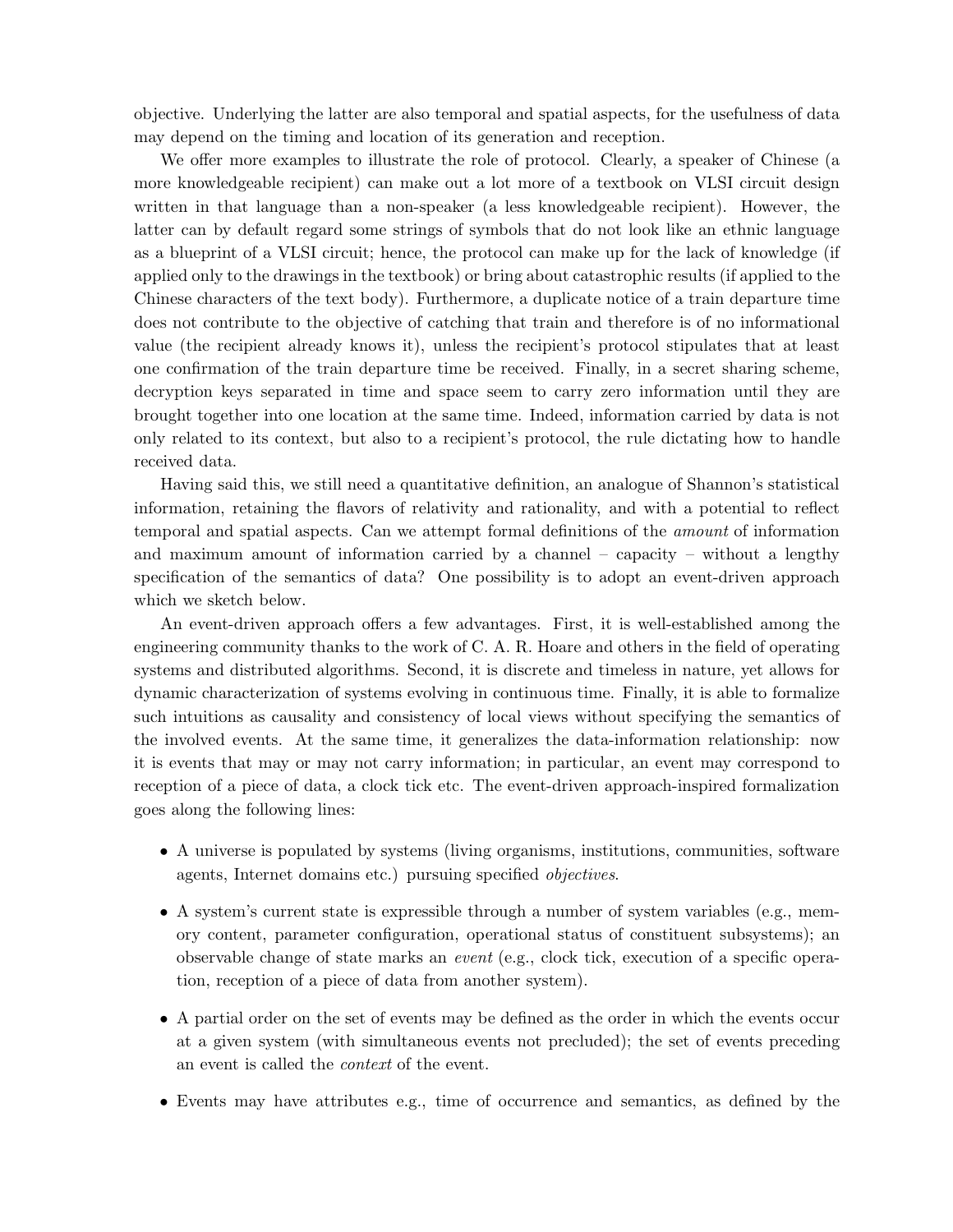system's *protocol* i.e., specification of how the system handles the events in order to pursue its objectives.

We would like to regard information as another (measurable) attribute of an event reflecting our previous discussion. To this end, define an objective functional that maps a system's protocol  $P$  and a context  $C$  (a sequence of events related to the communication between the source and recipient systems) into any space with ordered points; further we only consider the one-dimensional Euclidean space i.e., real axis. The idea is that  $P$  along with  $C$  determine  $objective(P, C)$ , the extent to which the recipient system's objective has been achieved. For simplicity assume that  $P$  remains fixed throughout the system's lifetime. In particular, monotonicity of  $objective(P, C)$  in C is desirable, for it implies that successive events help achieve the objective. That is, we would like  $objective(P, C + E) \ge objective(P, C)$  for any event E and context C, where  $C + E$  is the new context extended by event E. Before defining a possible measure of information we discuss more examples to support our approach.

Example 1. [Decimal Representation] Assume that a system's objective is to learn the number  $\pi$  and P has the system compute successive decimal digits approximating  $\pi$  from below. Each computed digit is then regarded as an event and *objective* $(P, C)$  is a real-valued function monotonically increasing and asymptotically stabilizing in C. As an illustration, imagine we are drawing circles of circumferences 3, 3.1, 3.14, 3.141 etc., and measure the respective diameters i.e., .9549, .9868, .9995, .9998, which asymptote to the ideal 1.

Example 2. [Shannon Information] In Shannon's information theory [31] *objective* is defined as statistical ignorance of the recipient or statistical uncertainty of the recipient. It is measured by the number of binary decisions to recognize the event E, that is,  $-\log P(E)$ , where  $P(E)^{1}$  is the probability as computed by the recipient. For various generalizations the reader is referred to [18, 21]. Observe also that spatial and temporal aspects of information were mostly left out in Shannon's theory.

**Example 3.** [Distributed Information] In an  $(N, N)$ -threshold secret sharing scheme [29], N subkeys of the decryption key roam among geographically dispersed systems. By the protocol P, the event corresponding to the reception of another subkey from a fellow system does not give access to the secret unless receptions of all the other subkeys are already in C. Likewise, an observed pixel of a digital image may increase a viewer's ability to understand the image depending on how many neighboring pixels have already been observed (this example illustrates that the event-driven approach also covers spatial, rather than temporal, contexts – in general, there is no difficulty evaluating the objective functional as long as events are processed sequentially). In passing we may wonder what is the difference between distributed and local information; is one bit here equivalent of one bit there?

**Example 4.** [Temporal Information] The impulses exchanged along nerves or processed within neural cells of a living organism critically depend on timing e.g., a stimulus generated by a pain

<sup>&</sup>lt;sup>1</sup>We shall write  $P(E)$  for the probability of an event E since from the context one easily distinguishes it from the protocol P.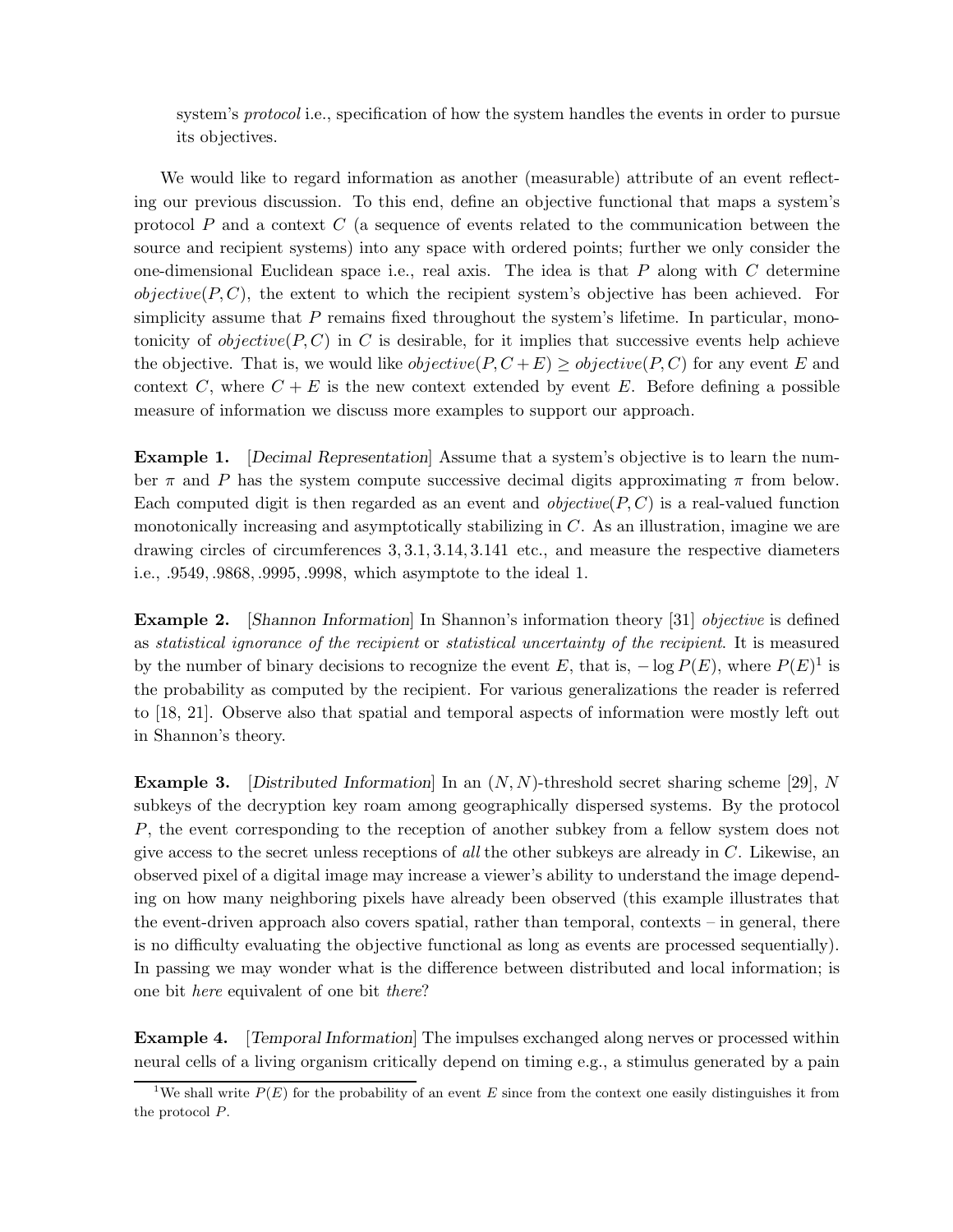receptor is useless if it arrives too late to administer a defensive gesture. Spatio-temporal coding is widely acknowledged to be the most important information processing feature of networks of neurons [17]. This remarkable coding scheme forces groups of neurons, involved in the same learning or memory retrieval task, to communicate and process information through timing and location. The spatial aspect of this form of coding arises due to functional differentiation of neurons. Usually, neurons involved in processing of related tasks or designed to respond to similar cues are clustered in the same region of the brain. Examples include the well known receptor maps in the olfactory bulb, the cochleotopic (frequency) regions in the primary auditory cortex (where different regions of neurons respond to different frequencies in the stimulus), and the topographic feature maps in the visual area of mammalian brains (where neurons discriminate against different orientations of the visual stimulus).

Similarly, clock ticks are relevant when judging the usefulness of successive speech or video frames sent over a packet network. Since they share network resources with unpredictable data traffic, the frames arrive at the destination irregularly, as quantified by delay jitter. Premature and overdue arrivals (events with too few or too many clock ticks in the context) are equally unwelcome, though are handled in a different way: the former have to be buffered before delivery and the latter are typically discarded. In general, incurred delay (e.g., in biological and computer networks) is a nontrivial issue not yet successfully addressed by information theory [14].

Example 5. [Wireless Networks] In a wireless ad hoc network, each mobile terminal (MT) can physically communicate only within its transmission range. To maintain network-wide connectivity and so achieve the objective of each MT (i.e., a high throughput of data packets), P prescribes setup and maintenance of relay paths between remote MTs. These are temporary in nature due to the terminal mobility. Thus there are both path discovery and path disruption events; consequently and somewhat counterintuitively,  $objective(P, C)$  may not increase in C. Recent research [12, 13, 15] indicates that for *objective*( $P, C$ ) to increase in C, a quite unorthodox P is needed that restricts paths to two-hop and trades buffer space for bandwidth, a thought at the core of the so-called time capacity paradox.

Example 6. [Herding, Web 2.0, DNA] The conclusion of the previous example suggests that *objective*( $P, C$ ) increases in C provided that P is somehow "rational." Unfortunately, studies of the so called herding effects disprove that intuition too: an individual contemplating an action behaves rationally by observing and following the majority of other individuals (as shown by Bayesian analysis). After a short while, however, further observations provide no more insight into the benefits of the action [4]. Perhaps, then, one can only assert that *objective*( $P, C$ ) is nondecreasing in  $C$  provided that  $P$  is rational? There are examples that run counter even that intuition. Imagine a user session with a Web search engine in which too much data, or the presence of conflicting data, paralyze the user's ability to act; from another perspective, a growing number of users contributing their ideas to a digital Web 2.0 community may at some point prevent a required broad consensus. Equally daunting is the well-known fact that the sheer amount of data contained in a biological database (e.g., human genome) may blur patterns leading to the identification of relevant human traits. In fact, in a massive data set, such as a biological database or results of an Internet search, the situation is not unlike a radio channel crossed by interfering signal paths: what is noise for one receiver (query) may well be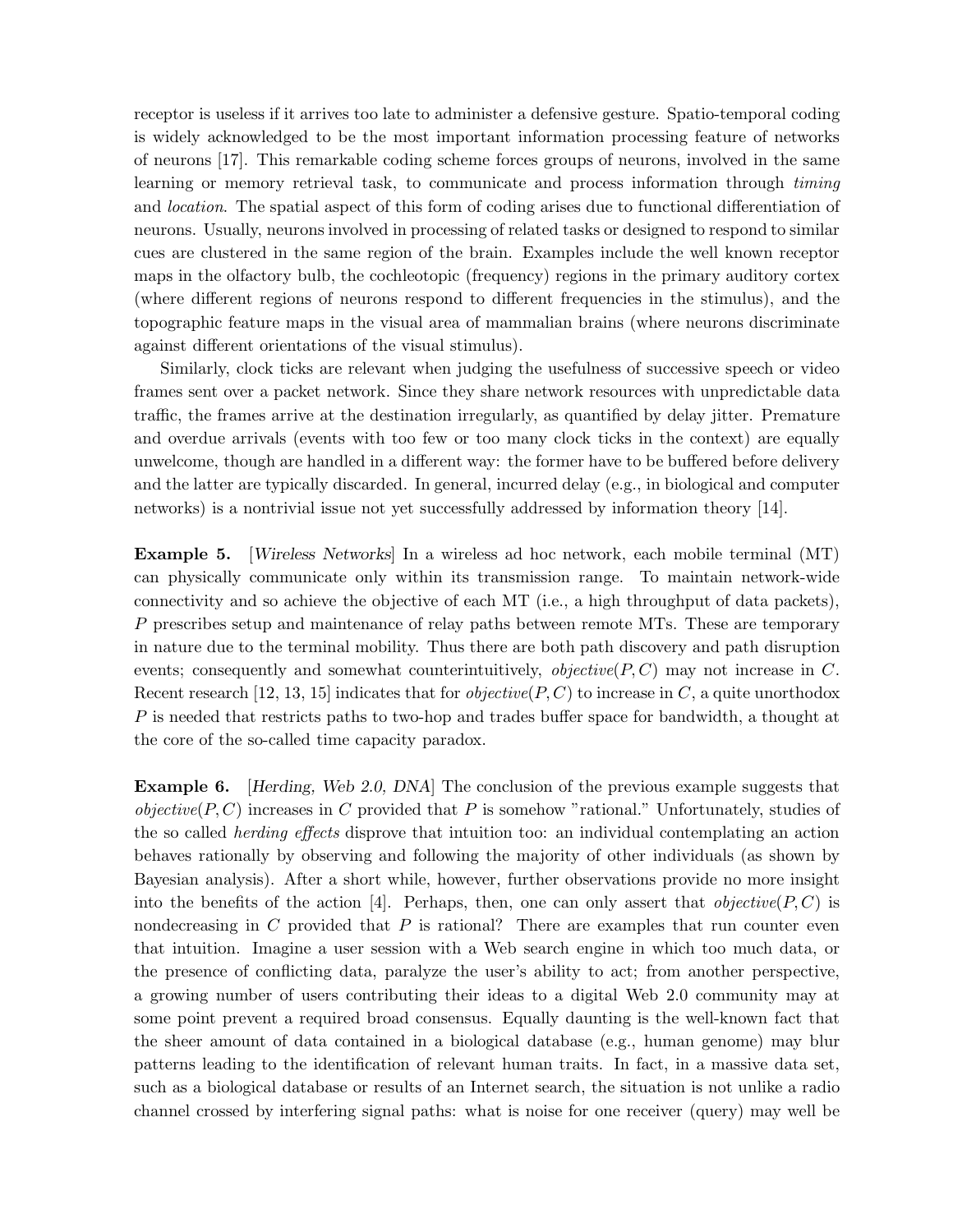useful information for another. The problem of discovering and quantifying the amount of useful information thus acquires a new meaning.

Example 7. [Cooperative and Noncooperative Settings] Consider now a system where the objective functionals defined at different subsystems are in conflict (e.g., the problem of Byzantine generals, DoS or selfish attacks on communication protocols such as IEEE 802.11 [19]). The simplest example are two data sources contending for a multiple access channel (e.g., ALOHA system). Various forms of  $P$  may then calibrate the sources' behavior from cooperative (where *objective*( $P, C$ ) increases in the total number of data transmission events in C i.e., in the overall channel utilization) to noncooperative (where  $objective(P, C)$  increases in the number of own data transmission events) to malicious (where *objective*( $P, C$ ) decreases in the number of the other source's data transmission events).

**Example 8.** [Rissanen's Stochastic Complexity and MDL] Included in *objective*( $P, C$ ) may be the cost of the very recognition and interpretation of C. Imagine a recipient knowing that the source uses an optimal code for its stream of data, but having to learn on the fly the stochastic mechanism according to which the source generates data. As time passes, the model reveals itself to the recipient who can then hypothesize about data sent. In 1978 Rissanen [23, 24, 25, 27] introduced the Minimum Description Length (MDL) principle, an incarnation of Occam's Razor stating that the best hypothesis is the one that gives the shortest description of data. Realizing that Kolmogorov complexity is uncomputable, MDL selects a code for which the total description length of code and data is minimal. Rissanen stresses that we should "make no assumptions" about a true data generating process. In practice, we must restrict the class of process models.

More precisely, let  $\mathcal{M}_k = \{Q_\theta : \theta \in \Theta\}$  be a set of finitely parameterized distributions of dimension k. One could argue, and some did, that the best (shortest) description of a string  $x = (x_1, \ldots, x_n)$  should be  $-\log Q_\theta(x)$ , as suggested by the Kraft correspondence for prefix codes. As pointed out by Rissanen and others, this is not correct since one must also describe the distribution  $Q_{\theta}$  itself. But this can be accomplished by a *universal data compression* algorithm. Rissanen proposed two possible solutions, namely two-part codes and the normalized maximum likelihood (NML) code that we briefly describe below.

In the two-part coding, one first describes a distribution  $Q_{\theta}$  and then describes the string x using  $Q_{\theta}$ . Let C be a code that maps  $\Theta$  to  $\{0,1\}^*$ . Then the *stochastic complexity*  $S(x)$  is

$$
S(x) = \min_{\theta \in \Theta} \left[ \text{length}(\mathcal{C}(\theta)) - \log Q_{\theta}(x) \right],
$$

and the MDL principle states that one should choose  $\theta^*$  that achieves the above minimum.

In the normalized maximum likelihood (NML) code, first the parameter  $\hat{\theta}$  is chosen to minimize  $-\log Q_{\theta}(x)$  (as in the classical maximum likelihood estimate), and then the "ideal" codelength  $-\log Q_{\hat{\theta}}(x)$  is used as a yardstick against which code performance is measured. This leads to the so called minimax problem that finds the best code for the worst distribution and the worst data. It is well known [3, 9, 26] that the regret function defined as

$$
r_n^*(\mathcal{M}) = \min_{Q} \max_{x} \left[ \log \frac{Q_{\hat{\theta}}(x)}{Q_{\theta}(x)} \right]
$$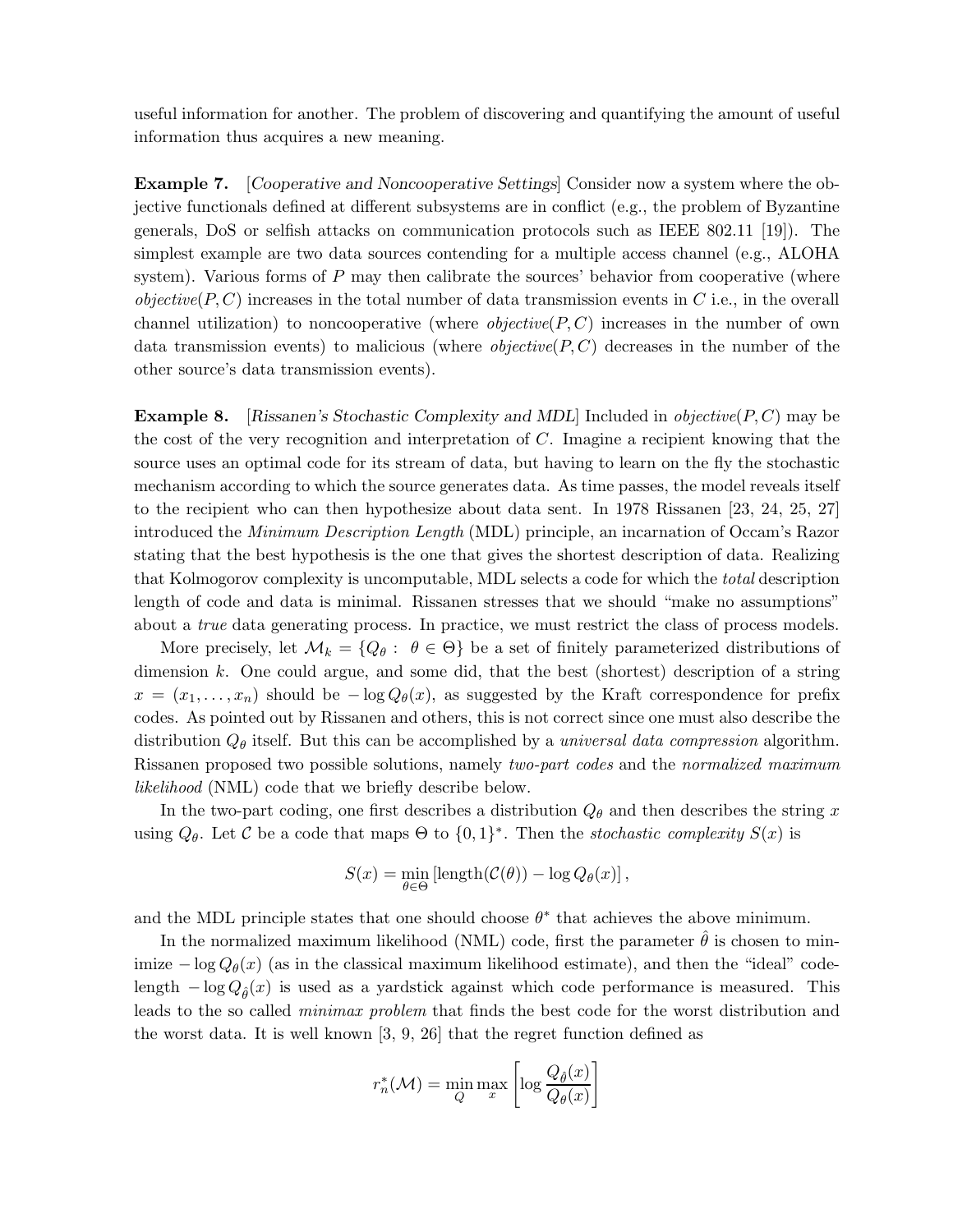achieves its optimal value  $\log \sum_{x} Q_{\hat{\theta}}(x)$  for the normalized maximum distribution

$$
Q_{NML}(x) = \frac{Q_{\hat{\theta}}(x)}{\sum_{x} Q_{\hat{\theta}}(x)}
$$

.

The optimal code-length is then  $-\log Q_{NML}(x)$ . Rissanen in [26] proved, among others, that the minimax regret for  $\mathcal{M}_k$  is

$$
r_n^*(\mathcal{M}_k) = \frac{k}{2} \ln \frac{n}{2\pi} + \ln \int_{\theta} \sqrt{|I(\theta)|} d\theta + o(1)
$$

where  $I(\theta)$  is the Fisher information. Further generalization can be found in [3, 9, 16, 33]. In passing, one still may ask why to restrict analysis to prefix codes? Is there a fundamental lower bound for general codes (cf. [1, 34, 37])?

#### 3 Information and Capacity

We are now in a position to set out a framework for defining the amount of information consistent with the intuition based on our examples and discussion.

**Definition 1** The amount of information carried by event  $E$  in context  $C$  as perceived at a system with protocol P is

$$
info_{P,C}(E) = weight[objective(P, C + E), objective(P, C)],
$$
\n(1)

where "weight" measures the change between two (objective) points according to the order defined on the space of values of the objective functional.

Thus an event only carries nonzero information if it changes *objective* $(P, C)$ , a statement consistent with the intuitive flavors of relativity and rationality. The dependence on  $P$  and  $C$ reflects the obvious observation that one and the same event can produce different information at different recipients, locations, and times. Also note that in view of Example 6, negative information is not unthinkable. In fact, this might lead to an interesting distinction: nonconfoundable systems, contrasted with confoundable ones, are those whose protocol P precludes negative information regardless of C. One can imagine a smart Web user always able to remove conflicting data from the context and proceed monotonically towards an objective. Whether and for what types of data sources and objective functionals such P exist is an open problem. Finally, it is natural to surmise that both  $P$  and  $C$  are subject to various constraints implied, respectively, by the systems' architecture and the nature of the event sources. In the spirit of Shannon, one may define the channel capacity between the event source and the recipient as a maximum-type measure on a collection of amounts of information carried by successive events, within the regions of feasible  $P$  and  $C$  (subject to the said constraints). For a given  $C = (E_1, E_2, \ldots)$  and  $E_i \in C$ , let  $C_i := (E_1, \ldots, E_{i-1})$  be the prefix of C consisting of events preceding  $E_i$ .

**Definition 2** The capacity of the channel between the event source and recipient is

$$
capacity = \max_{P \text{ feasible } C \text{ feasible}} F(\{ \text{info}_{P, C_i}(E_i), i \ge 1 \}). \tag{2}
$$

for some function  $F(\cdot)$ .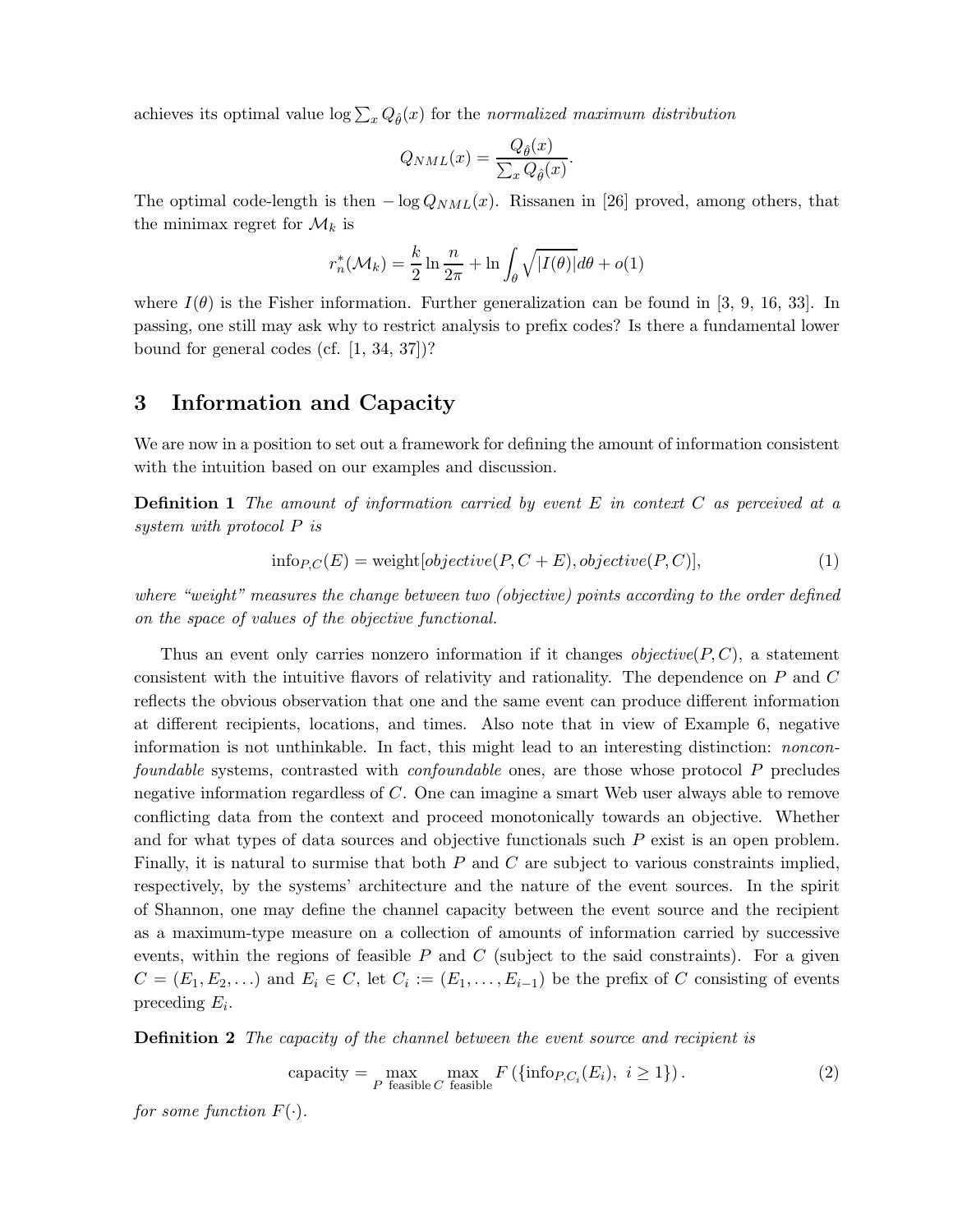Depending on the specific case, the function  $F$  can be conveniently defined as the sum of all elements of its set argument, the maximum element, etc. If the total amount of information and the feasible C are infinite, it may be convenient to define  $F$  as the limiting average information per event:

$$
F(\{\text{info}_{P,C_i}(E_i), i \ge 1\}) = \lim_{n \to \infty} \frac{1}{n} \sum_{i=1}^n \text{info}_{P,C_i}(E_i)
$$
 (3)

provided the limit exists. With so structured a definition it is possible to confine interest to the inner maximum if for some reasons  $P$  is regarded as the only feasible.

We now return to some of the previous examples in order to give a quantitative illustration of Definitions 1 and 2.

Example 1. [continuation] In Example 1, the objective in a given context can be measured as the deviation of the corresponding diameter from the ideal 1, so that the amount of information carried by successively computed digits of  $\pi$  is the difference between successive deviations. Hence, the event "3" carries  $(1-0) - (1-.9549) = .9549$ , "1" carries  $(1-.9549) - (1-.9868) =$ .0319, "4" carries  $(1-.9995)-(1-.9868) = .0127$ , the other "1" carries  $(1-.9998)-(1-.9995) =$ .0003 units of information etc. If  $F$  is as in (3), then the capacity of such a channel is zero: an infinite number of events carry a finite total information.

Example 2. [continuation: Shannon Information and Temporal Capacity] Does the eventdriven approach include Shannon information as a special case? As suggested by the previous discussion, the objective in Shannon information can be viewed as the negative of statistical uncertainty. Consider a memoryless channel and a memoryless source transmitting symbols chosen from a finite set according to some probability distribution. The amount of information carried by an event  $E = (x, y)$ , where x and y are respectively the transmitted and received symbol, can be measured by the difference between the recipient's degree of certainty as to  $x$ before and after reception of  $y$  i.e.,

$$
\text{info}_{P,C}(E) = -\log P(x) - [-\log P(x|y)].
$$

Note that because of our memoryless setting, there is no explicit dependence on C. If the channel is noiseless (error-free), then  $P(x|y) = 1$  iff  $x = y$ , thus info $P_C(E) = -\log P(x)$ . Taking F in our definition of capacity as in (3), we find for a context  $C = (E_1, \ldots, E_n)$ 

$$
F(\{\text{info}_{P,C_i}(E_i), i \ge 1\}) = \lim_{n \to \infty} \frac{1}{n} \sum_{i=1}^n \text{info}_{P,C_i}(E_i) = -\sum_x P(x) \log P(x) = H(X).
$$

Here,  $X$  is a random variable describing the source. The right-hand side of the above relationship we recognize as Shannon's entropy of the source. In a noisy channel, the limiting average information per event becomes

$$
\lim_{n \to \infty} \frac{1}{n} \sum_{i=1}^{n} \inf o_{P,C_i}(E_i) = \sum_{(x,y)} P(x,y) [\log P(x|y) - \log P(x)] = I(X;Y),
$$

where  $Y$  is a random variable describing the output of the channel. This we recognize as Shannon's mutual information. It is easy to see now that, with the protocol P fixed and the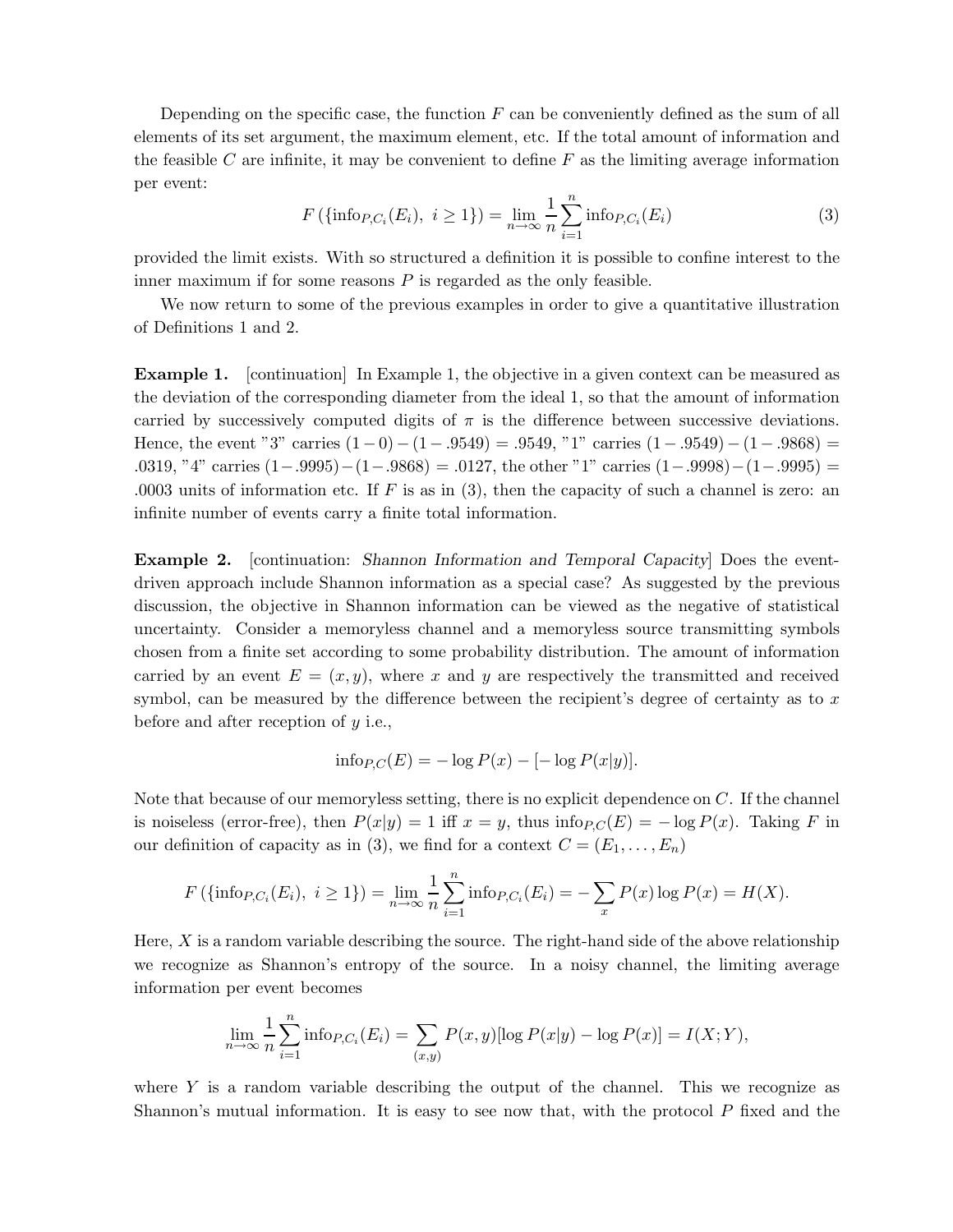

Figure 1: Temporal capacity as a function of  $\tau$ .

maximization only taken over  $C$ , the channel capacity in the sense of Definition 2 coincides with Shannon's capacity

$$
\max_{C \text{ feasible}} \frac{1}{n} \sum_{i=1}^{n} \text{info}_{P,C_i}(E_i) \sim \max_{P(X)} I(X;Y),
$$

where the right-hand side maximum is taken over all possible distributions of  $X$ . This is so because in our memoryless setting, any feasible context must have been produced by some  $P(X)$ .

Recall that Shannon's celebrated channel coding theorem states that as long as the transmission rate does not exceed the channel capacity, information can be sent with as small a frequency of errors as desired provided unlimited time and resources are available to encode and decode the message. Thus, temporal (or spatial) aspects of information are not considered. However, they can easily be addressed in this setting, and the relevance of optimizing the protocol can be demonstrated.

Consider a memoryless binary symmetric channel with "temporal errors": the longer a binary symbol takes to reach the recipient, the lower the probability of a successful transmission. Each transmitted symbol is received in error with probability  $\Phi(\varepsilon, t)$ , where  $\varepsilon$  is the "instant error" rate and t is the incurred channel delay. A plausible function  $\Phi$  should increase from 0 to 1 for  $\varepsilon \in (0,1)$ , and increase from  $\varepsilon$  to 1 as t varies between 0 and  $\infty$ . Assume further that the recipient's protocol P enables determination of t when a symbol is received, and if  $t \geq \tau$ prescribes erasure of the received symbol. Thus  $X \in \{0,1\}$  and  $Y \in \{0,1, erasure\}$ . Let the source be memoryless with  $P(X = 1) = p$  and the channel delay be represented by a random variable D with a known probability distribution function  $F(t) = P(D \lt t)$ . We only need to slightly modify the amount of information carried by an event  $E = (x, y)$ , namely

$$
\text{info}_{P,C}(x,y) = \begin{cases} \log P(x|y, \ D < \tau) - \log P(x) & \text{if } y = 0, 1\\ 0 & \text{if } y = \text{erasure.} \end{cases}
$$

Then the limiting average information per event again coincides with the mutual information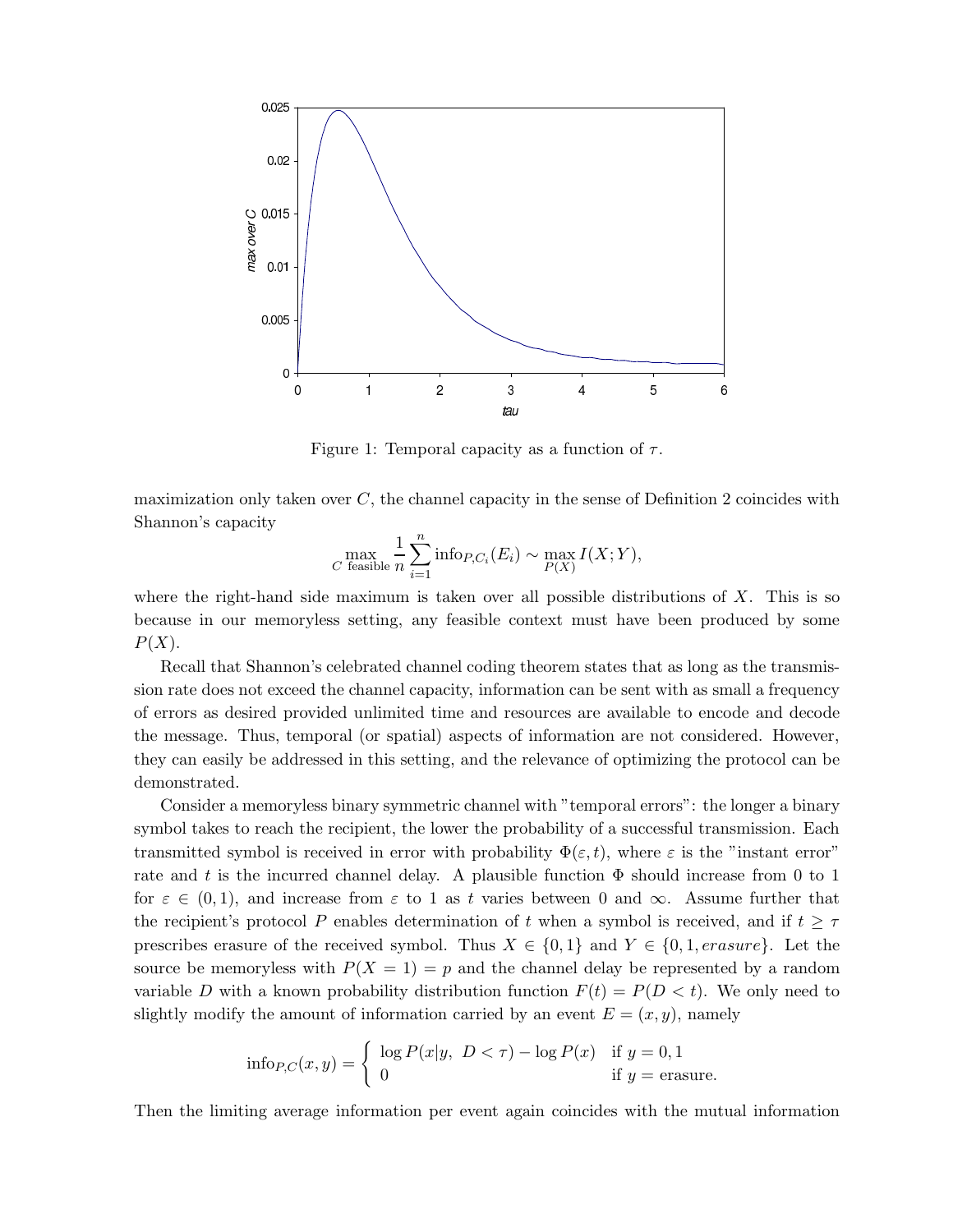$I(X; Y)$ . To calculate the latter let us introduce the conditional probability

$$
\phi := P(Y = 1 | X = 0, D < \tau) = P(Y = 0 | X = 1, D < \tau) = \frac{\int_0^{\tau} \Phi(\varepsilon, t) dF(t)}{F(\tau)}
$$

which plays the role of the "temporal error" rate. Standard calculation yields

$$
I(X;Y) = [H_b((1 - \phi) \cdot (1 - p) + \phi \cdot p) - H_b(\phi)] \cdot F(\tau), \tag{4}
$$

,

where  $H_b(u) = -u \log u - (1-u) \log(1-u)$  is the binary entropy function for  $u \in [0,1]$ . By a similar argument as above, the maximization of  $(4)$  over p corresponds to maximization over feasible C in (2). The maximum is attained at  $p = 1/2$  and yields

$$
[1-H_b(\phi)]F(\tau),
$$

the maximum mutual information for a given  $\tau$ , that is, Shannon channel capacity. In Figure 1 we plot this quantity against  $\tau$  assuming  $F(t) = 1 - e^{-t}$  and  $\Phi(\varepsilon, t) = 1 - (1 - \varepsilon)^{t+1}$  for  $\varepsilon = 0.3$ . (Note that the average channel delay is the time unit.) We see that in the case of a stringent delay bound the capacity of the channel is adversely affected by frequent erasures; when the delay bound becomes ineffective, frequent temporal errors dominate infrequent erasures to produce a somewhat counterintuitive drop in mutual information. We now recall that  $\tau$  represents the recipient's protocol P; hence if we maximize over  $\tau$ , which corresponds to the outer maximum in (2), we get a clear estimate of the channel capacity.

**Example 3.** [continuation] Let N subkeys move at random and independently of one another among  $A \times A$  stations regularly spaced within a square area. For simplicity let the movements of

|                      |                          |         |                                                |                                       |         | $\sim$ |  |  | . X                                                                                                                                                                                                                            |         |                          |                          |                          |                          |  |
|----------------------|--------------------------|---------|------------------------------------------------|---------------------------------------|---------|--------|--|--|--------------------------------------------------------------------------------------------------------------------------------------------------------------------------------------------------------------------------------|---------|--------------------------|--------------------------|--------------------------|--------------------------|--|
|                      | $\overline{\phantom{a}}$ |         | $\cdot$                                        | $\sim$                                |         |        |  |  | . <b>x x x x x x x x</b>                                                                                                                                                                                                       |         |                          |                          |                          | $\cdots$                 |  |
|                      | $\cdots$                 |         |                                                |                                       |         |        |  |  | $\ldots$ x x x x x x x x x x x                                                                                                                                                                                                 |         |                          |                          | $\sim$                   |                          |  |
|                      | $\cdots$                 |         |                                                |                                       |         |        |  |  | $X$ x x x x x x x x x x x                                                                                                                                                                                                      |         |                          |                          | $\sim$                   |                          |  |
|                      |                          |         |                                                | and a state of the state of the state |         |        |  |  | <b>X X X X X X X X X X X</b>                                                                                                                                                                                                   |         |                          |                          | $\sim$                   |                          |  |
|                      |                          |         |                                                |                                       |         |        |  |  | $\ldots$ x x x x $\star$ x $\star$ x x x x x x x                                                                                                                                                                               |         |                          |                          |                          |                          |  |
|                      |                          |         |                                                |                                       |         |        |  |  |                                                                                                                                                                                                                                |         |                          |                          |                          |                          |  |
|                      | $\sim$ $\sim$            |         | $\sim$ $\sim$                                  |                                       |         |        |  |  | x x x x x x x x x x x x                                                                                                                                                                                                        |         |                          |                          |                          |                          |  |
|                      |                          |         | $\sim$ $\sim$ $\sim$ $\sim$                    |                                       |         |        |  |  | <b>X X X X X X X X X X X X</b>                                                                                                                                                                                                 |         |                          |                          | $\sim$                   |                          |  |
|                      |                          |         |                                                |                                       |         |        |  |  | $\ldots$ x x x x x x x x $\star$ x x x x x                                                                                                                                                                                     |         |                          |                          | $\sim$                   |                          |  |
|                      |                          |         | $\mathbf{r}$ and $\mathbf{r}$ and $\mathbf{r}$ |                                       |         |        |  |  | <b>X X X X X X X X X X X X</b>                                                                                                                                                                                                 |         |                          |                          | $\sim$                   |                          |  |
|                      |                          |         |                                                |                                       |         |        |  |  | . <b>x x x x x x x x x x x x x</b>                                                                                                                                                                                             |         |                          |                          | $\sim$                   |                          |  |
|                      |                          |         |                                                |                                       |         |        |  |  | . X X X X X X X X X                                                                                                                                                                                                            |         | $\sim$                   | $\sim$ $\sim$ $\sim$     |                          | $\cdots$                 |  |
|                      | $\sim$ $\sim$            |         | $\sim$                                         |                                       |         |        |  |  | . X X X X X                                                                                                                                                                                                                    |         |                          |                          |                          | $\overline{\phantom{a}}$ |  |
|                      | $\sim$                   | $\sim$  | $\overline{\phantom{a}}$                       | $\overline{\phantom{a}}$              | $\sim$  |        |  |  | the contract of the contract of the contract of the contract of the contract of the contract of the contract of                                                                                                                |         | $\sim$                   | $\sim$                   | $\cdot$                  | $\sim$ $\sim$            |  |
|                      | $\cdots$                 |         | $\cdot$                                        | $\sim$                                | $\cdot$ |        |  |  | the company of the company of the company of the company of the company of the company of the company of the company of the company of the company of the company of the company of the company of the company of the company  |         |                          |                          | .                        |                          |  |
| $\cdot$              | $\ddot{\phantom{1}}$     |         | and the contract of the con-                   |                                       |         |        |  |  | the company of the company of the company of the company of the company of the company of the company of the company of the company of the company of the company of the company of the company of the company of the company  |         | <b>Contract Contract</b> |                          | $\sim$                   | $\cdots$                 |  |
| $\ddot{\phantom{0}}$ |                          |         |                                                |                                       |         |        |  |  | the contract of the contract of the contract of the contract of the contract of the contract of the contract of the contract of the contract of the contract of the contract of the contract of the contract of the contract o |         | $\overline{\phantom{a}}$ | $\sim$                   | $\sim$                   | $\cdots$                 |  |
| $\ddot{\phantom{0}}$ | $\cdot$                  | $\sim$  |                                                |                                       |         |        |  |  | the contract of the contract of the contract of the contract of the contract of the contract of the contract of                                                                                                                |         |                          |                          | $\sim$                   | $\cdot$ .                |  |
|                      | $\overline{\phantom{a}}$ | $\cdot$ | $\cdot$                                        | $\sim$                                | $\cdot$ | $\sim$ |  |  | the contract of the contract of the contract of the contract of the contract of the contract of the contract of                                                                                                                | $\cdot$ | $\overline{\phantom{a}}$ | $\overline{\phantom{a}}$ | $\overline{\phantom{a}}$ |                          |  |
|                      |                          |         | $\overline{\phantom{a}}$                       | <b>Contract Contract</b>              |         |        |  |  | the contract of the contract of the contract of the contract of the contract of the contract of the contract of                                                                                                                |         |                          |                          | $\sim$                   |                          |  |

Figure 2: Access to the secret  $(N = 3, A = 20, d = 8)$ .

the subkeys be synchronized to unit time slots. In each slot a station can improve its objective by having temporary access to the secret, which happens if it is within Euclidean distance d from each of the subkeys. This is illustrated in Fig. 2, where the current subkey locations are marked "\*" and stations with access to the secret are marked "x."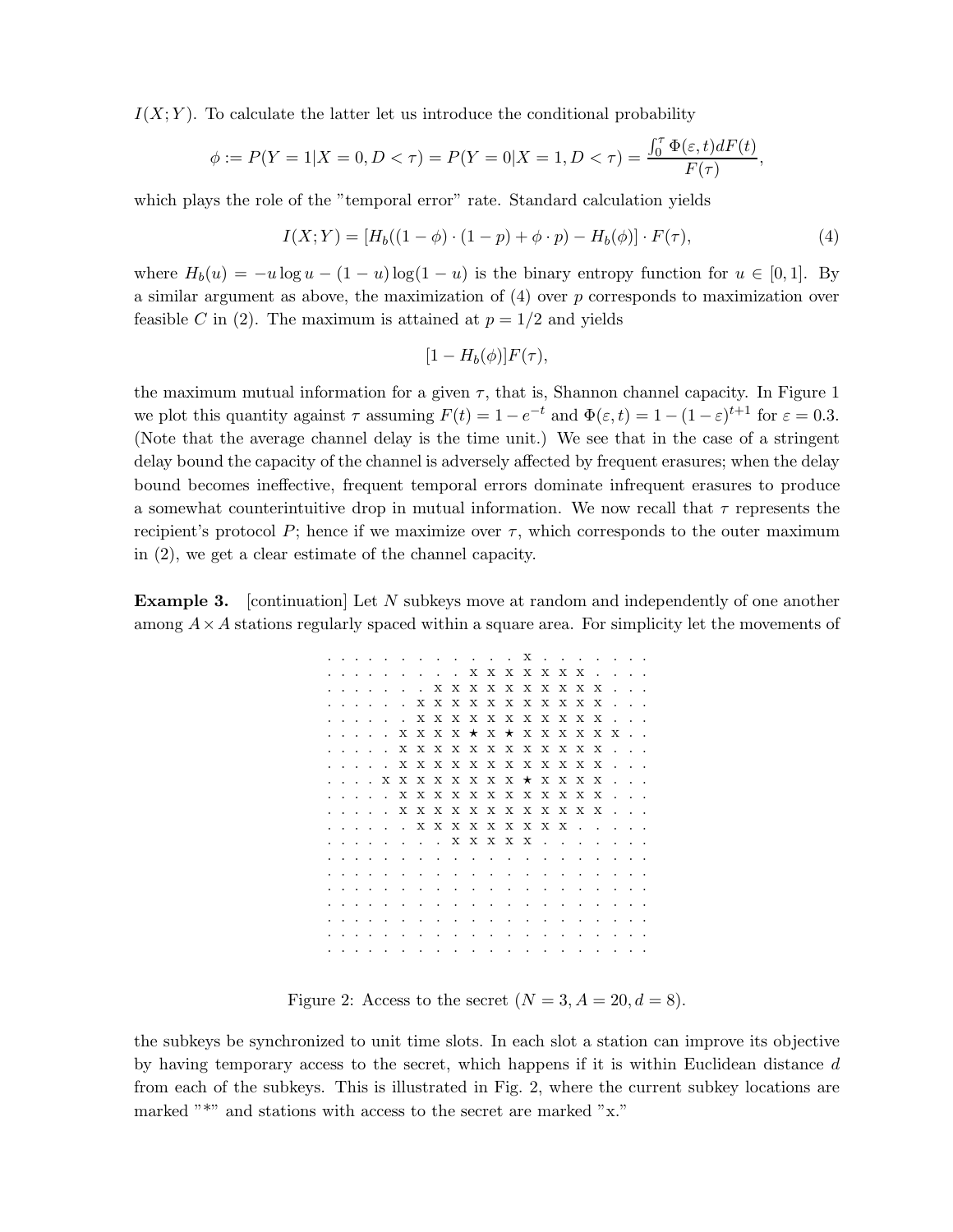Assume that the larger  $N$ , the more valuable the secret, which results in each " $x$ " station improving its objective proportionally to  $N$ . If all the stations act as one system, then an event E defines N new locations of the subkeys. Here, N is a parameter of the set of feasible  $C, d$  is a parameter of P, and

info<sub>P,C</sub>(E) =  $N \times \{$  # of stations having access to secret}.

Note that since the movement of the subkeys is memoryless, there is no explicit dependence on  $C$ . The limiting average information per event per station, which thus equals  $N$  times the probability of access per event, is plotted in Figure 3 (obtained by a Monte Carlo simulation). The maximum of each curve corresponds to the channel capacity as expressed by the inner maximum in  $(2)$  i.e., with respect to C, given P.



Figure 3: Normalized average information per event for secret sharing  $(A = 20)$ .

Example 7. [continuation: Noncooperative Settings; Value of Information] We should point out that calculating the capacity in the above framework seems to be particularly difficult in a distributed system featuring multiple autonomous agents. For example, in economics one often considers the value of information [21] which measures (perhaps in dollars) the difference between the payoffs of an informed action and an uninformed action. Consider a simple entry deterrence game [10]. Suppose an Internet service provider (ISP) has a major business client (Incumbent) who can use either Standard or Premium service. Another business (Entrant) is considering entry i.e., becoming the ISP's client with only Standard service available. Both Incumbent and Entrant choose their strategies (Standard/Premium and enter/not enter) simultaneously and without prior coordination. Thus a one-shot noncooperative game arises with payoffs given in Table 1. Here, K is the surcharge Incumbent pays for Premium service  $(0 \leq K \leq 3)$ . While the other payoff components are rather arbitrary, the relationships between them are important: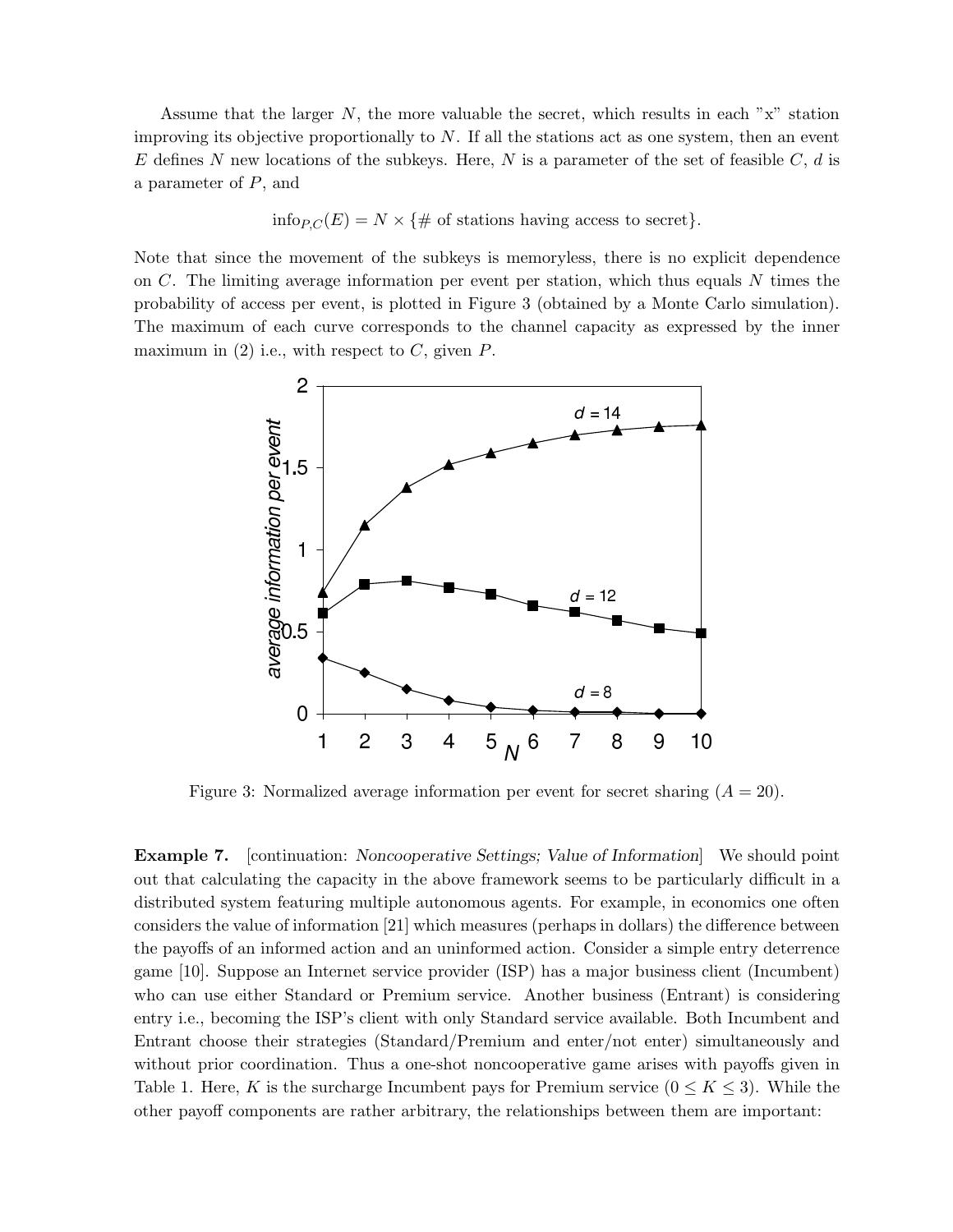|          | enter | not enter |  |  |  |  |  |  |  |  |
|----------|-------|-----------|--|--|--|--|--|--|--|--|
| Premium  | $-3-$ |           |  |  |  |  |  |  |  |  |
| Standard |       |           |  |  |  |  |  |  |  |  |

Table 1: Entry deterrence payoffs (arbitrary units): Incumbent's (*left*) and Entrant's (*right*)

- Entrant's payoff is neutral if she does not enter, otherwise it is negative if Incumbent chooses Premium (Entrant pays entrance fee, but receives a less-than-fair share of ISP's resources), and is positive if Incumbent chooses Standard (Entrant receives a fair share of ISP's resources),
- Incumbent is better off if Entrant does not enter (there is no competition for ISP's resources), and given Entrant's choice, Incumbent's well-being depends on  $K$  e.g.,  $K > 2$  $(K < 1)$  makes Standard (Premium) a dominating strategy.

It is easy to see that for  $K > 2$  the only Nash equilibrium (NE) is (Standard, enter), while for  $K < 1$  the only NE is (Premium, not enter). For  $1 \leq K \leq 2$  there exists a unique NE in mixed strategies:

$$
\left(\frac{1}{2}*\text{Premium}+\frac{1}{2}*\text{Standard},(1-(K-1))*\text{enter}+(K-1)*\text{not\_enter}\right),
$$

where  $p * s + q * s'$  denotes a mixed strategy "play s with probability p and s' with probability  $q$ ."

A more realistic model assumes that (a) Entrant has only an estimate  $K'$  of  $K$ , (b) Incumbent knows both  $K$  and  $K'$ , moreover, is in a position to communicate  $K$  to Entrant if she thinks it worthwhile. The question is whether and when Incumbent will indeed communicate  $K$  and how much information passes between Incumbent and Entrant. Let  $E_0^{Ent}$  and  $E_0^{Inc}$  denote the events of acquiring the knowledge of  $K'$  by Entrant, and of K and  $K'$  by Incumbent. The objective is the expected payoff and the protocols of both players prescribe NE strategies. For Entrant, the NE strategy is:

$$
s(E_0^{Ent}) = \begin{cases} \text{not enter,} \\ [1 - (K' - 1)] * \text{ enter } + (K' - 1) * \text{ not_{enter } 1 \le K' \le 2 \\ \text{enter } \\ K' > 2. \end{cases}
$$

Incumbent, who knows the above strategy, chooses hers so as to maximize the expected payoff. The result is obvious except when  $1 \leq K \leq 2$  and  $1 \leq K' \leq 2$ . Incumbent's expected payoff conditioned on choosing Premium is then

$$
[1-(K'-1)]\cdot(3-K)+(K'-1)\cdot(5-K)
$$

and conditioned on choosing Standard is

$$
[1 - (K' - 1)] \cdot 2 + (K' - 1) \cdot 3.
$$

Incumbent chooses Premium if the former payoff is greater than the latter, i.e., if  $K < K'$ , and Standard if  $K > K'$ . (If  $K = K'$ , Incumbent plays  $1/2$  \* Premium +  $1/2$  \* Standard.) Hence,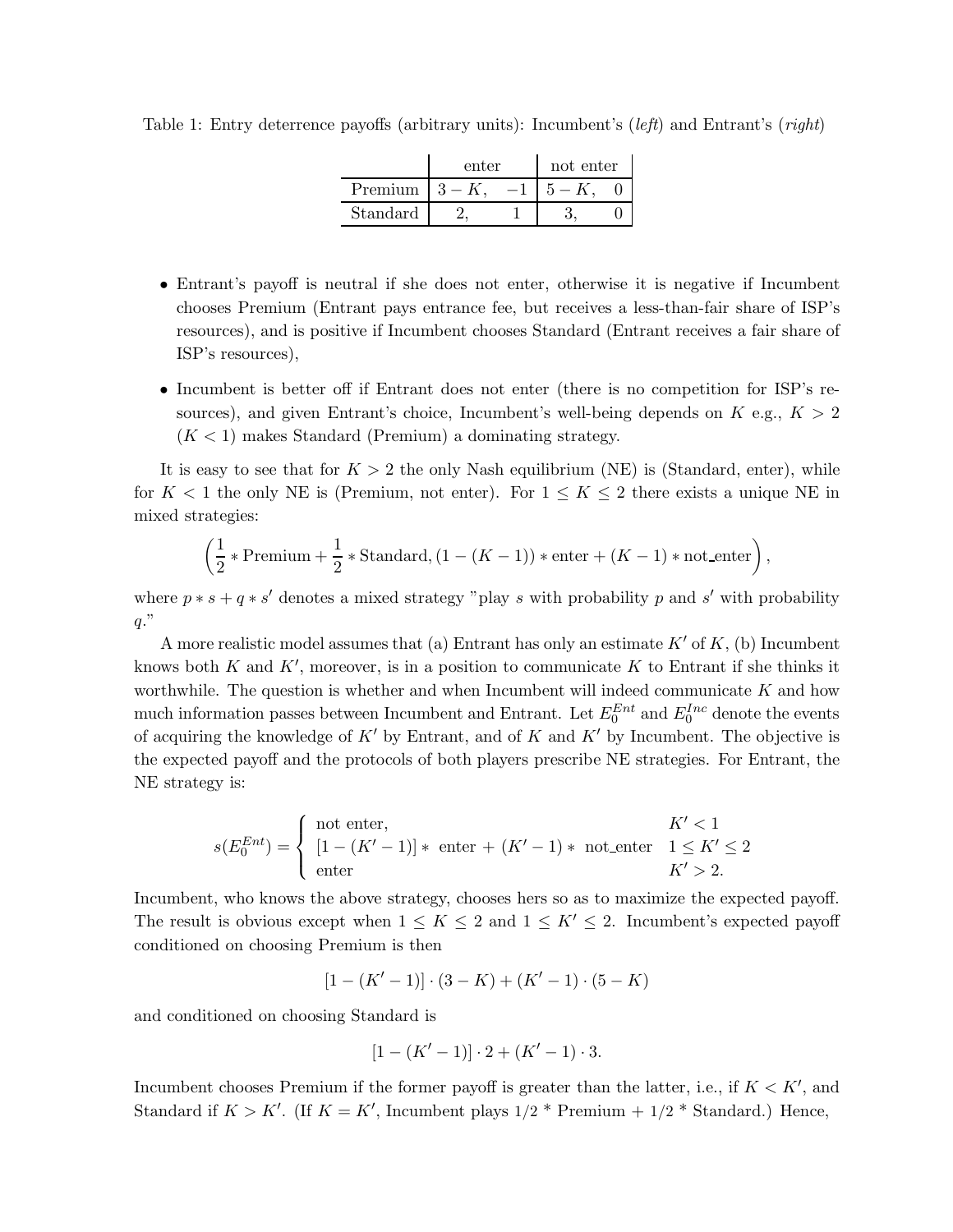|                                 | K' < 1 | $1 \leq K' \leq 2$                                                                                         | K' > 2                           |  |  |
|---------------------------------|--------|------------------------------------------------------------------------------------------------------------|----------------------------------|--|--|
| $K > 2$   3,                    |        | 0 $[1-(K'-1)] \cdot 2 + (K-1) \cdot 3,$                                                                    | $[1 - (K' - 1)] \cdot 1 \mid 2,$ |  |  |
| $1 \leq K \leq 2$   $5 - K$ , 0 |        | as above                                                                                                   | (if K > K')   2,                 |  |  |
|                                 |        | $[1 - (K' - 1)] \cdot 2 + (K' - 1) \cdot 3,$                                                               | 0 (if $K = K'$ )                 |  |  |
|                                 |        | as below                                                                                                   | $(f \ K < K')$                   |  |  |
|                                 |        |                                                                                                            |                                  |  |  |
| K<1                             |        | $5-K$ , 0 $\left[1-(K'-1)\right]\cdot(3-K)+(K'-1)\cdot(5-K)$ , $\left[1-(K'-1)\right]\cdot(-1)$ $3-K$ , -1 |                                  |  |  |

Table 2: Expected payoffs at NE: Incumbent's (*left*) and Entrant's (*right*)

$$
s(E_0^{Inc}) = \begin{cases} \text{Premium} & K < 1 \text{ or } (1 \leq K \leq 2 \text{ and } K' < 1) \\ & [\text{Entrant does not enter}] \\ & \text{or } (1 \leq K \leq 2 \text{ and } 1 \leq K' \leq 2 \text{ and } K < K') \\ & [\text{Entrant plays mixed strategy}], \\ 1/2 * \text{ Premium} + 1/2 * \text{Standard} & 1 \leq K \leq 2 \text{ and } 1 \leq K' \leq 2 \text{ and } K = K', \\ & \text{Standard} & K > 2 \text{ or } (1 \leq K \leq 2 \text{ and } K') > 2) \\ & [\text{Entrant enters}] \\ & \text{or } (1 \leq K \leq 2 \text{ and } 1 \leq K' \leq 2 \text{ and } K > K') \\ & [\text{Entrant plays mixed strategy}]. \end{cases}
$$

For the payoffs in Table 1, the possible Incumbent's and Entrant's expected payoffs at NE are given in Table 2, which both players can compute using game theory basics, but only Incumbent knows which row gives actual payoffs.

Imagine now that just before the game, Incumbent has a chance to communicate  $K$  and thus correct Entrant's wrong estimate  $K'$  (denote the corresponding event  $E_1^{Ent}$ ). This she will not consider worthwhile if  $K > 2$  and  $K' \leq 2$  for it would encourage Entrant's entry, thereby decreasing Incumbent's expected payoff (from 3, or a value between 2 and 3, to 2). Similarly for  $1 \leq K \leq 2$  and  $K' < 1$ . If  $1 \leq K \leq 2$  and  $K' > 2$ , the communication of K would lead to the mixed strategy NE; this will increase Incumbent's payoff (from 2 to a value between 2 and 3), but at the same time decrease Entrant's payoff (from 1 to 0). If Entrant is noncooperative, she will ignore  $E_1^{Ent}$  regarding it as incredible (presumably part of Incumbent's entry deterrence strategy). Knowing that, Incumbent will simply communicate nothing. In all the above cases, the channel between Incumbent and Entrant is as good as closed (unable to carry information).

Only when  $K < 1$  and  $K' \geq 1$  will the communication of K become worthwhile from Incumbent's viewpoint and credible to Entrant, for Entrant's expected payoff then would rise (from  $-1$ , or a value between  $-1$  and 0, to 0). According to (1), the amount of information received by Entrant in this case is: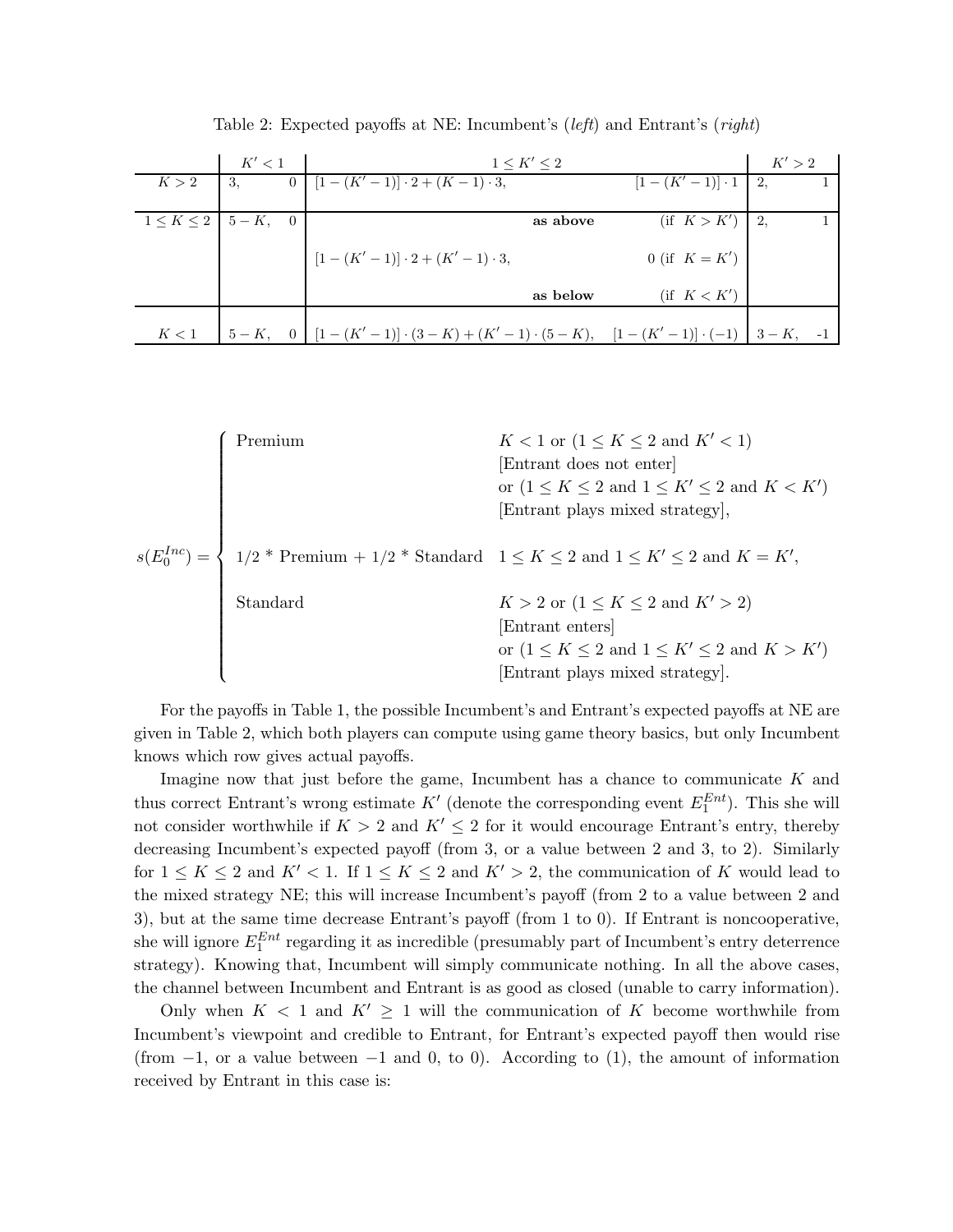$$
\text{info}(E_0, E_1) = \text{payoff}(E_0^{Ent}, E_1^{Ent}) - \text{payoff}(E_0^{Ent})
$$
\n
$$
= \begin{cases} 0 - (-1) = 1, & K' > 2\\ 0 - (-1) \cdot [1 - (K' - 1)] = 1 - (K' - 1), & 1 \le K' \le 2. \end{cases}
$$

If the game is played repeatedly, e.g., on a session basis, and each time  $K$  and  $K'$  are drawn independently from a uniform probability density function on [0, 3], then their joint probability density is 1/9. The average amount of information received by Entrant (i.e., the average increase in Entrant's objective) per game is:

$$
\text{avg} \cdot \text{info} = \frac{\int_0^1 \left[ \int_1^2 [1 - (K' - 1)] dK' + \int_2^3 1 dK' \right] dK}{9} = \frac{3}{2 \cdot 9}
$$

What if neither Incumbent nor Entrant were noncooperative and so K were communicated and  $E_1^{Ent}$  were accepted regardless of the expected payoffs? Then

$$
9 \cdot \text{avg} \cdot \text{info} = \int_0^1 \left[ \int_1^2 [1 - (K' - 1]dK' + \int_2^3 1dK' \right] dk + \int_1^2 \left[ \int_0^1 0dK' + \int_2^3 (-1)dK' \right] dK
$$

$$
+ \int_2^3 \left[ \int_0^1 1dK' + \int_1^2 (K' - 1)dK' \right] dK = 2,
$$

thus avg info=  $2/9$ . In summary, the  $25\%$  difference between the latter two figures reflects the reduction of channel capacity merely due to noncooperative nature of the involved protocols

#### 4 Final Remarks

Our definition (1) is somewhat similar in spirit to that of the value of information discussed in Luenberger [21]. In the presence of a single source of uncertainty about the state of the world among the many possible states, Luenberger considers a decision-maker maximizing the average payoff and calculates the net benefit of receiving an imperfect signal about the true state of the world. Clearly, the net benefit is zero if the signal does not reduce the uncertainty. In such a Bayesian setting, negative values of information are impossible. Although we propose a broader framework, with context and protocol explicitly accounted for, we still need a generalization of imperfect signals (or imperfect events in our wording); ours is a faultless communication system, where events do not get corrupted or misinterpreted. While partly justified by contemporary high-quality transmission and processing infrastructure, this is a serious restriction.

A no less fundamental issue is related to the very notion of information. The foregoing discussion focused upon *communicable* information, which is why events played so central a role: a system remaining in one and the same state cannot change its perception of the achieved objective. However, another strong intuition of information holds it to be embedded in the structure of an object and thus independent of any rational activity – this we may refer to as structural information. F. Brooks articulates in [5] : "Shannon and Weaver performed an inestimable service by giving us a definition of information and a metric for information as communicated from place to place. We have no theory however that gives us a metric for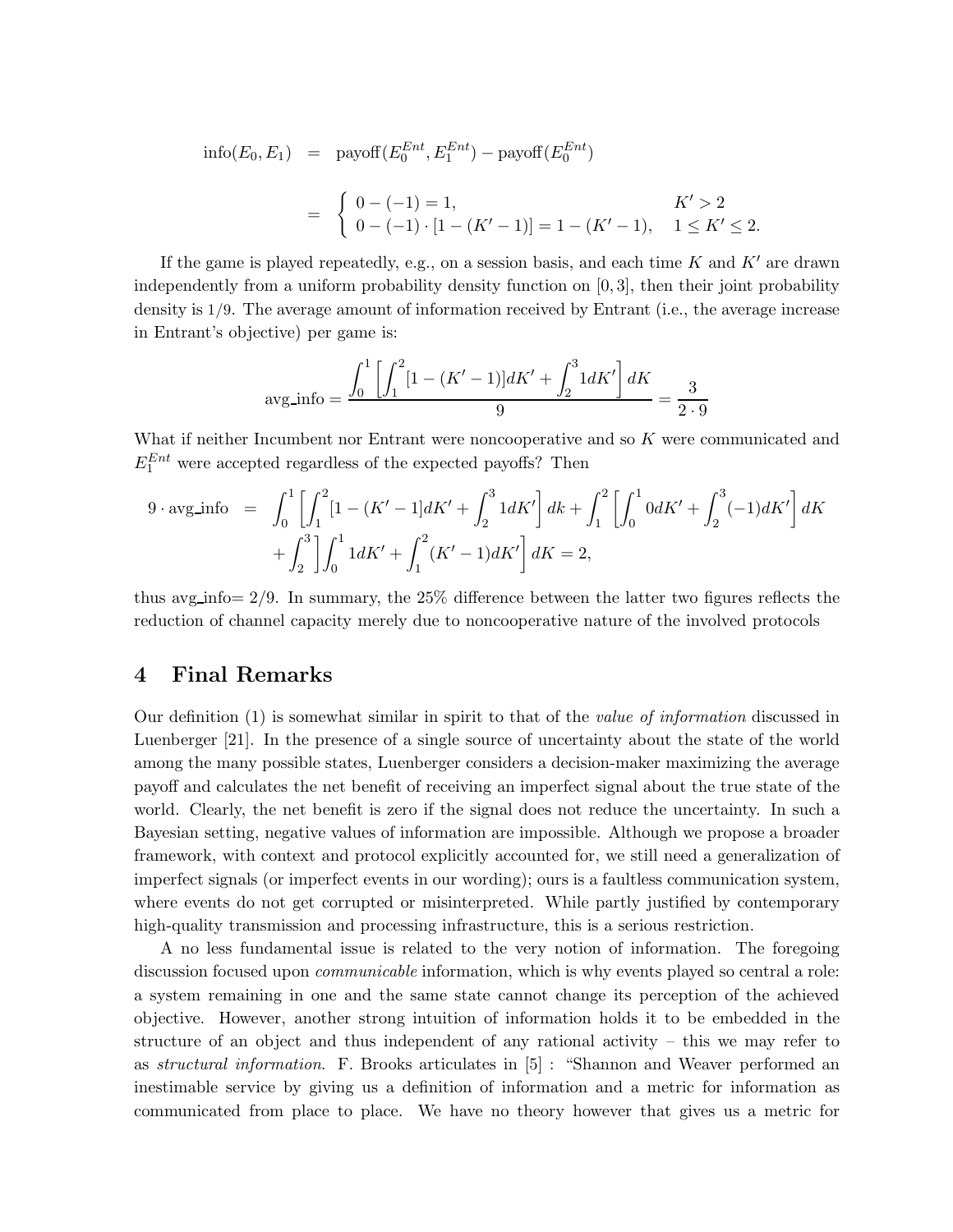|  |  |  | . X X X X X X X X X X                                                                                                                                                                                                          |  |  |  |  |  |  |
|--|--|--|--------------------------------------------------------------------------------------------------------------------------------------------------------------------------------------------------------------------------------|--|--|--|--|--|--|
|  |  |  | . x x x x x x x x x x x                                                                                                                                                                                                        |  |  |  |  |  |  |
|  |  |  | . x x x x x x x x x x x                                                                                                                                                                                                        |  |  |  |  |  |  |
|  |  |  | . x x x x * x * x x x x x x                                                                                                                                                                                                    |  |  |  |  |  |  |
|  |  |  |                                                                                                                                                                                                                                |  |  |  |  |  |  |
|  |  |  | . x x x x x x x x x x x x                                                                                                                                                                                                      |  |  |  |  |  |  |
|  |  |  | . <b>x x x x x x x x x x x x</b>                                                                                                                                                                                               |  |  |  |  |  |  |
|  |  |  | . x x x x x x x x * x x x x                                                                                                                                                                                                    |  |  |  |  |  |  |
|  |  |  | . x x x x x x x x x x x x                                                                                                                                                                                                      |  |  |  |  |  |  |
|  |  |  | . <b>x x x x x x x x x x x x</b>                                                                                                                                                                                               |  |  |  |  |  |  |
|  |  |  |                                                                                                                                                                                                                                |  |  |  |  |  |  |
|  |  |  |                                                                                                                                                                                                                                |  |  |  |  |  |  |
|  |  |  |                                                                                                                                                                                                                                |  |  |  |  |  |  |
|  |  |  |                                                                                                                                                                                                                                |  |  |  |  |  |  |
|  |  |  |                                                                                                                                                                                                                                |  |  |  |  |  |  |
|  |  |  | a caracteristic contracts of the contracts of the contracts of the contracts of the contracts of the contracts                                                                                                                 |  |  |  |  |  |  |
|  |  |  | a constitution of the contract of the contract of the contract of the contract of the contract of the contract of the contract of the contract of the contract of the contract of the contract of the contract of the contract |  |  |  |  |  |  |
|  |  |  | a constitution of the contract of the contract of the contract of the contract of the contract of the contract of the contract of the contract of the contract of the contract of the contract of the contract of the contract |  |  |  |  |  |  |
|  |  |  | a constitution of the contract of the contract of the contract of the contract of the contract of the contract of the contract of the contract of the contract of the contract of the contract of the contract of the contract |  |  |  |  |  |  |
|  |  |  |                                                                                                                                                                                                                                |  |  |  |  |  |  |
|  |  |  |                                                                                                                                                                                                                                |  |  |  |  |  |  |

Figure 4: Access to the secret with two different subkey locations  $(N = 3, A = 20, d = 8)$ 

the information embodied in structure . . . this is the most fundamental gap in the theoretical underpinning of information and computer science. . . . A young information theory scholar willing to spend years on a deeply fundamental problem need look no further." Along with spatial and temporal aspects of information, this is, in our opinion, the most urgent challenge facing our community.

Yet another understanding arises from a conjecture of an organizing principle, a hidden mechanism behind a given object, and the amount of structural information may be related to the remaining uncertainty as to the nature or parameters of the hidden mechanism. In this way a sequence with clear patterns of symbols may be attributed more structural information than a piece of gibberish after all. This is particularly true about biological information as discussed above and in [11]. To illustrate our point, consider again our secret sharing scheme, as in Example 3, and suppose we only know the current "x" stations. Two sets of such stations, corresponding to two different subkey locations, are depicted in Fig. 4. They may be regarded as two states of our system, or two objects of some informational value, the hidden mechanism being the movement of the subkeys. Where can the subkeys be? They can be no further than d from any "x" station, which leaves a number of possible subkey locations marked "?" in Fig. 5. (Particular N-tuples of locations can then be eliminated at the cost of more computation.) We might conclude that the left state (object) contains more structural information than the right one.

In summary, we propose to fundamentally enhance six decades of work in information theory by incorporating the following elements that were, to large extent, not adequately addressed in the past and therefore threaten to raise severe impediments to diverse applications:

Structure: We still lack measures and meters to appraise the amount of organization and information embodied in artifacts and natural objects.

Delay: In typical interacting systems, timeliness of signals is essential to function. Often timely delivery of partial information carries higher value than delayed delivery of complete information. For example, in a signaling cascade associated with a specific cell function, delay or loss of signals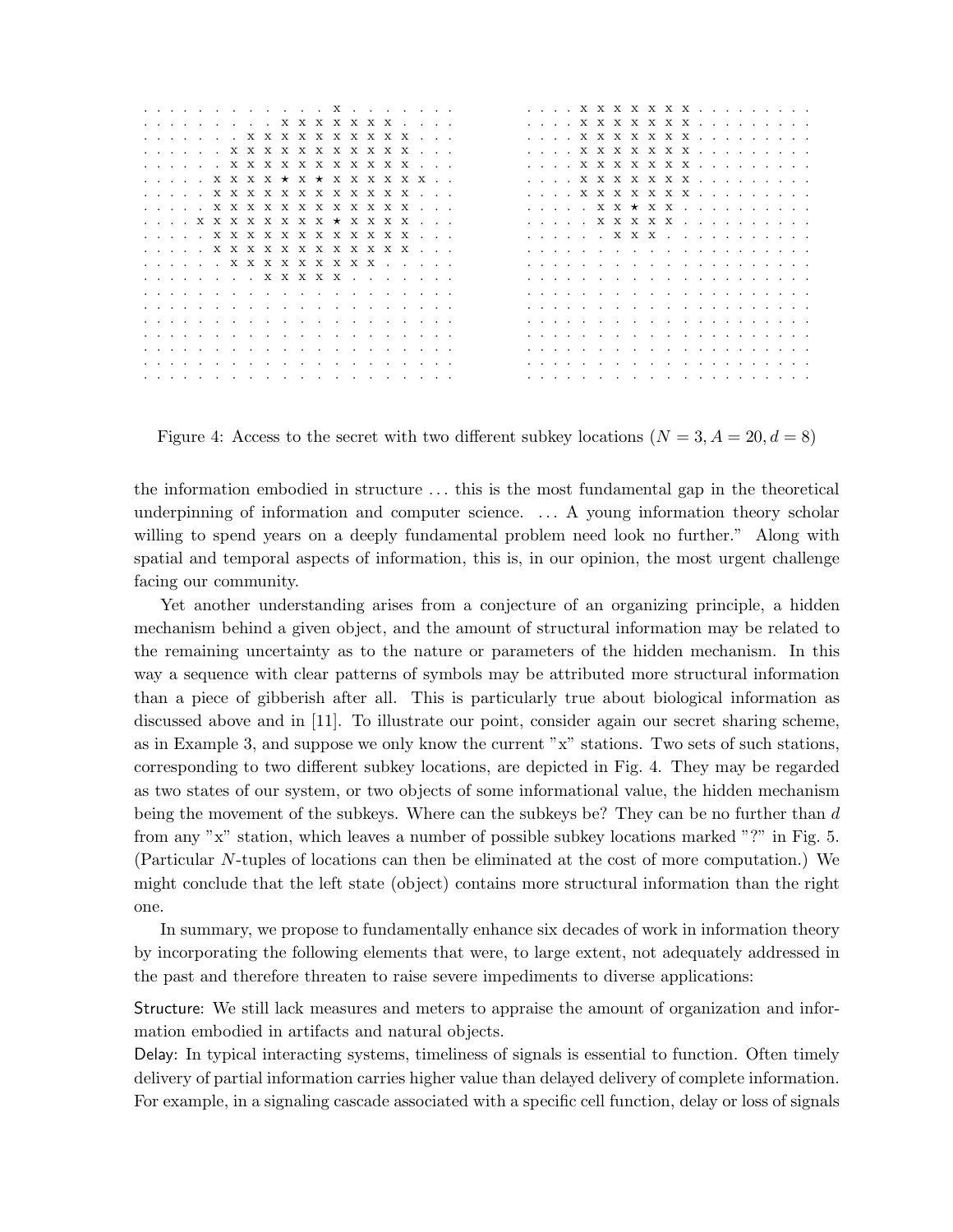| والمتعاونة والمتعاون والمتعاونة والمتعاونة والمتعاونة |  |  |  |  |  |  |  |  |  |  |                                                                |  |                                                      |  |  |  |  |  |
|-------------------------------------------------------|--|--|--|--|--|--|--|--|--|--|----------------------------------------------------------------|--|------------------------------------------------------|--|--|--|--|--|
|                                                       |  |  |  |  |  |  |  |  |  |  |                                                                |  |                                                      |  |  |  |  |  |
|                                                       |  |  |  |  |  |  |  |  |  |  |                                                                |  |                                                      |  |  |  |  |  |
|                                                       |  |  |  |  |  |  |  |  |  |  |                                                                |  |                                                      |  |  |  |  |  |
|                                                       |  |  |  |  |  |  |  |  |  |  |                                                                |  |                                                      |  |  |  |  |  |
| . ?                                                   |  |  |  |  |  |  |  |  |  |  |                                                                |  |                                                      |  |  |  |  |  |
|                                                       |  |  |  |  |  |  |  |  |  |  | المتحال والمتحال والمتحال والمتحال والمتحال والمتحال والمتحال  |  |                                                      |  |  |  |  |  |
|                                                       |  |  |  |  |  |  |  |  |  |  |                                                                |  |                                                      |  |  |  |  |  |
|                                                       |  |  |  |  |  |  |  |  |  |  |                                                                |  |                                                      |  |  |  |  |  |
|                                                       |  |  |  |  |  |  |  |  |  |  |                                                                |  |                                                      |  |  |  |  |  |
|                                                       |  |  |  |  |  |  |  |  |  |  |                                                                |  |                                                      |  |  |  |  |  |
|                                                       |  |  |  |  |  |  |  |  |  |  | المتحال والمتحال والمتحال والمتحال والمتحال والمتحال والمتحالة |  |                                                      |  |  |  |  |  |
|                                                       |  |  |  |  |  |  |  |  |  |  |                                                                |  |                                                      |  |  |  |  |  |
|                                                       |  |  |  |  |  |  |  |  |  |  | المتحال والمتحال والمتحال والمتحال والمتحال والمتحال والمتحال  |  |                                                      |  |  |  |  |  |
|                                                       |  |  |  |  |  |  |  |  |  |  | a de la carte de la carte de la carte de la carte de la        |  |                                                      |  |  |  |  |  |
|                                                       |  |  |  |  |  |  |  |  |  |  | a series and a series and a series and a series and            |  |                                                      |  |  |  |  |  |
|                                                       |  |  |  |  |  |  |  |  |  |  | and a construction of the construction of the                  |  |                                                      |  |  |  |  |  |
|                                                       |  |  |  |  |  |  |  |  |  |  |                                                                |  | a de la caractería de la caractería de la caractería |  |  |  |  |  |

Figure 5: Possible subkey locations

can be lethal.

Space: In interacting systems, spatial localization often limits information exchange – with obvious disadvantages as well as benefits. These benefits typically result from reduction in interference (common examples range from wireless systems to immune response).

Information and control: In addition to delay-bandwidth tradeoffs discussed above, systems often allow modifications to underlying design patterns (e.g., network topology, power distribution and routing in networks). Simply stated, information is exchanged in space and time for decision making, thus timeliness of information delivery along with reliability and complexity constitute basic objectives.

Semantics. In many scientific contexts, one is interested in signals, without knowing precisely what these signals represent (e.g., DNA sequences, spike trains between neurons, whale songs), but little more than that can be assumed a priori. Is there a general way to account for the actual "meaning" of signals in a given context?

Dynamic information. In a complex network, information is not just communicated but also processed and even generated along the way. How can such considerations of dynamic sources be incorporated into an information-theoretic model?

Learnable information. One may argue (and some have) that in all scientific endeavors, the only task is to extract information from data. How much information can actually be extracted from a given data repository? In Shannon theory, one starts from a (possibly unknown) model for the data-generating mechanism and calculates its entropy, but in practice the starting point is only the data. Is there a general theory that provides natural model classes for the data at hand? What is the cost of learning the model, and how does it compare to the cost of actually describing the data?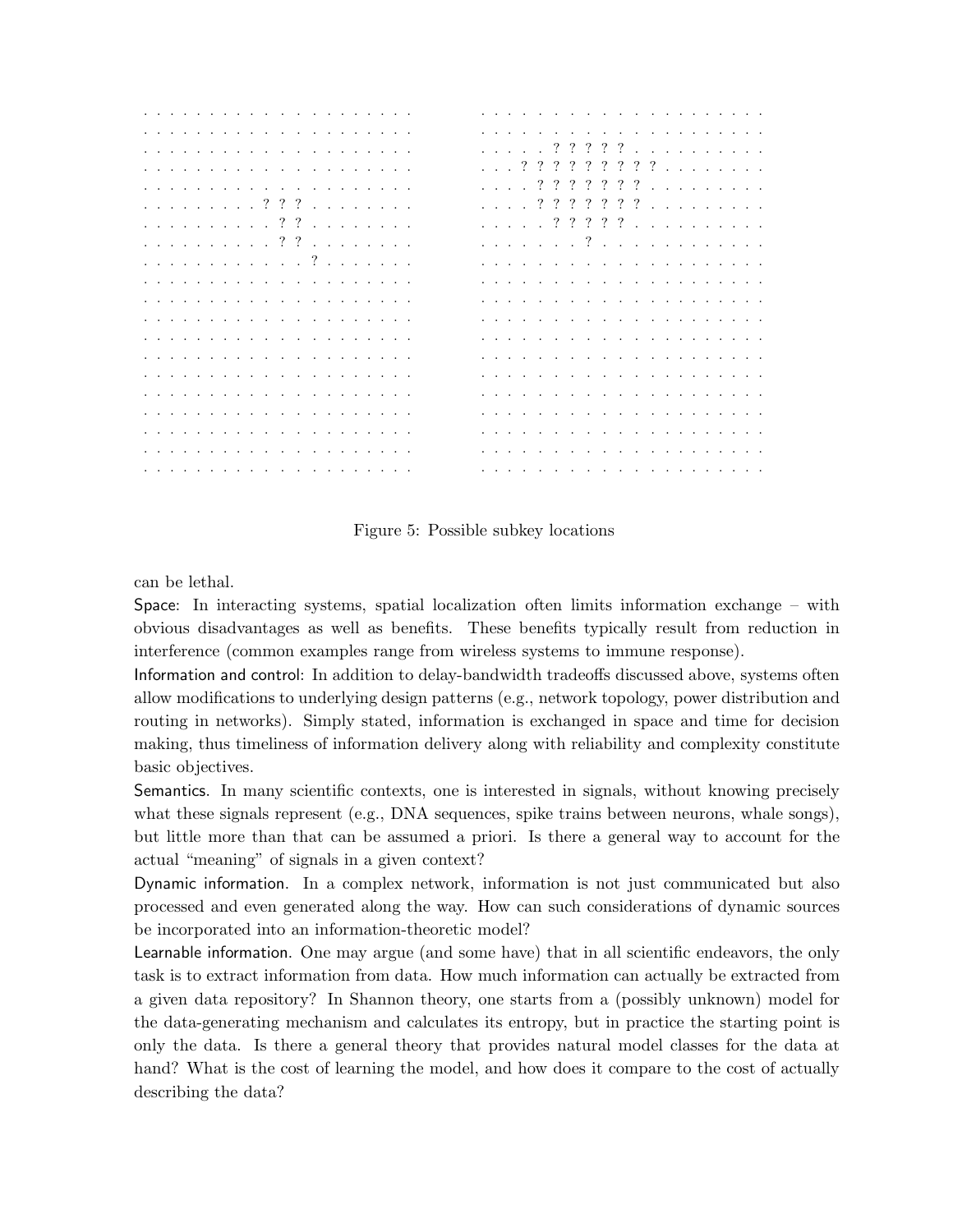Limited Resources: In many scenarios, information is limited by available resources (e.g., computing devices, living cell). How much information can be extracted and processed with limited resources?

Quantum Information: Microscopic systems do not seem to obey Shannon's postulates of information. In the quantum world and on the level of living cells, traditional information often fails to accurately describe reality [6].

Value of Information: The impact of rational and noncooperative behavior upon information as well as the value of information, should be studied in more generality.

### References

- [1] N. Alon and A. Orlitsky, A Lower Bound on the Expected Length of One-to-One Codes, IEEE Trans. Information Theory, 40, 1670-1672, 1994.
- [2] H. V, von Baeyer, Information: The New Language of Science, Harvard University Press, 2004.
- [3] A. Barron, J. Rissanen, and B. Yu, The Minimum Description Length Principle in Coding and Modeling, IEEE Trans. Information Theory, 44, 2743-2760, 1998.
- [4] S. Bikhchandani, D. Hirshleifer, I. Welch, Learning from Others: Conformity, Fads, and Informational Cascades, J. Econ.Perspectives, 12 151-170, 1998.
- [5] F. Brooks, Three Great Challenges for half-century-old computer science, J. the ACM, 50, 25-26, 2003.
- [6] C. Brukner, A. Zeilinger, Conceptual Inadequacy of the Shannon Information in Quantum Measurements. Phys. Rev. A 63, 2001.
- [7] C. Cherry, On Human Communication, The MIT Press, Cambridge, Massachusetts, 1978.
- [8] T.M. Cover and J.A. Thomas, Elements of Information Theory, Second Edition, John Wiley & Sons, New York, 2006.
- [9] M. Drmota and W. Szpankowski, Precise Minimax Redundancy and Regret, IEEE Trans. Information Theory, 50, 2686-2707, 2004.
- [10] D. Fudenberg and J. Tirole, Game Theory, Cambridge, MA: MIT Press, 1991.
- [11] D. Galas, M. Nykter, G. Carter, N. Price and I. Shmulevich, Set-based Complexity and Biological Information, preprint 2007.
- [12] M. Grossglauser and D. Tse, Mobility Increases the Capacity of ad-hoc Wireless Networks, IEEE/ACM Trans. Networking, 48, 477-486, 2002.
- [13] P. Gupta and P.R. Kumar, Capacity of Wireless Networks, IEEE Trans. Information Theory, 46, 388-404, 2000.
- [14] B. Hajek and A. Ephremides, Information Theory and Communication Networks: An Unconsummated Union, IEEE Trans. Information Theory, 44, 2416-2434, 1998.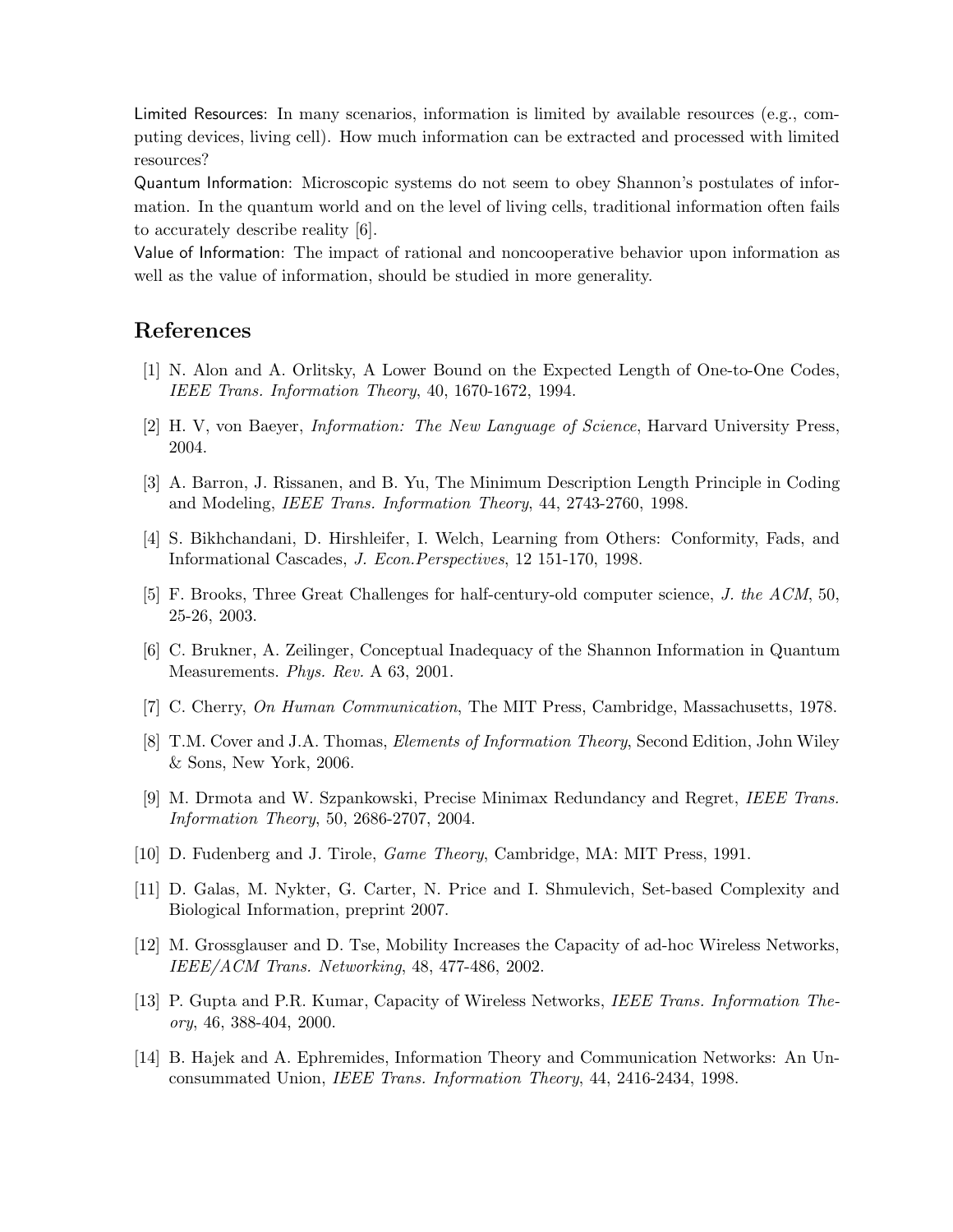- [15] P. Jacquet, Space-time Information Propagation in Mobile ad hoc Wireless Networks, http://ee-wcl.tamu.edu/itw2004/program/jacquet\_inv.pdf/, ITW 2004, San Antonio, 2004
- [16] P. Jacquet and W. Szpankowski, Markov Types and Minimax Redundancy for Markov Sources IEEE Trans. Information Theory, 50, 1393-1402, 2004.
- [17] Eric Kandel, James Schwartz, and Thomas Jessell. Principles of Neural Science. Appleton and Lange, 2000.
- [18] G. Klir, Uncertainty and Information: Foundations of Generalized Information Theory, John Wiley & Sons, New York, 2006.
- [19] J. Konorski, A Game-Theoretic Study of CSMA/CA under a Backoff Attack IEEE/ACM Trans. Networking, 14, 1167-1178, 2006.
- [20] B.O. Kuppers, Information and the Origin of Life. The MIT Press, Cambridge, Massachusetts, 1990.
- [21] D.G. Luenberger, Information Science, Princeton Univ. Press, 2006.
- [22] D. Marinescu and M. Marinescu, Quantum Information: a Glimpse at the Strange and Intriguing Future of Information, The Computer Journal, 2007.
- [23] J. Rissanen, A Universal Data Compression System, IEEE Trans. Information Theory, 29, 656–664, 1983.
- [24] J. Rissanen, Complexity of Strings in the Class of Markov Sources, IEEE Trans. Information Theory, 30, 526–532, 1986.
- [25] J. Rissanen, Universal Coding, Information, Prediction, and Estimation, IEEE Trans. Information Theory, 30, 629–636, 1984.
- [26] J. Rissanen, Fisher Information and Stochastic Complexity, IEEE Trans. Information Theory, 42, 40–47, 1996.
- [27] J. Rissanen, Stochastic Complexity in Statistical Inquiry, World Scientific, Singapore, 1998.
- [28] J. Seidler, *The Science of Information*, WNT, Warszawa, 1982 (in Polish).
- [29] A. Shamir, How to Share a Secret, Communications of the ACM, 22, 612-613, 1979.
- [30] T. Siegfried, The Bit and the Pendulum: From Quantum Computing to M Theory The New Physics of Information, John Wiley & Sons, New York, 2001.
- [31] C. Shannon, A Mathematical Theory of Communication, Bell System Technical Journal, 27, 379-423 and 623-656, 1948.
- [32] C. Shannon. The Lattice Theory of Information. IEEE Transaction on Information Theory, 1:105–107, 1953.
- [33] W. Szpankowski, On Asymptotics of Certain Recurrences Arising in Universal Coding, Problems of Information Transmission, 34, No.2, 142-146, 1998.